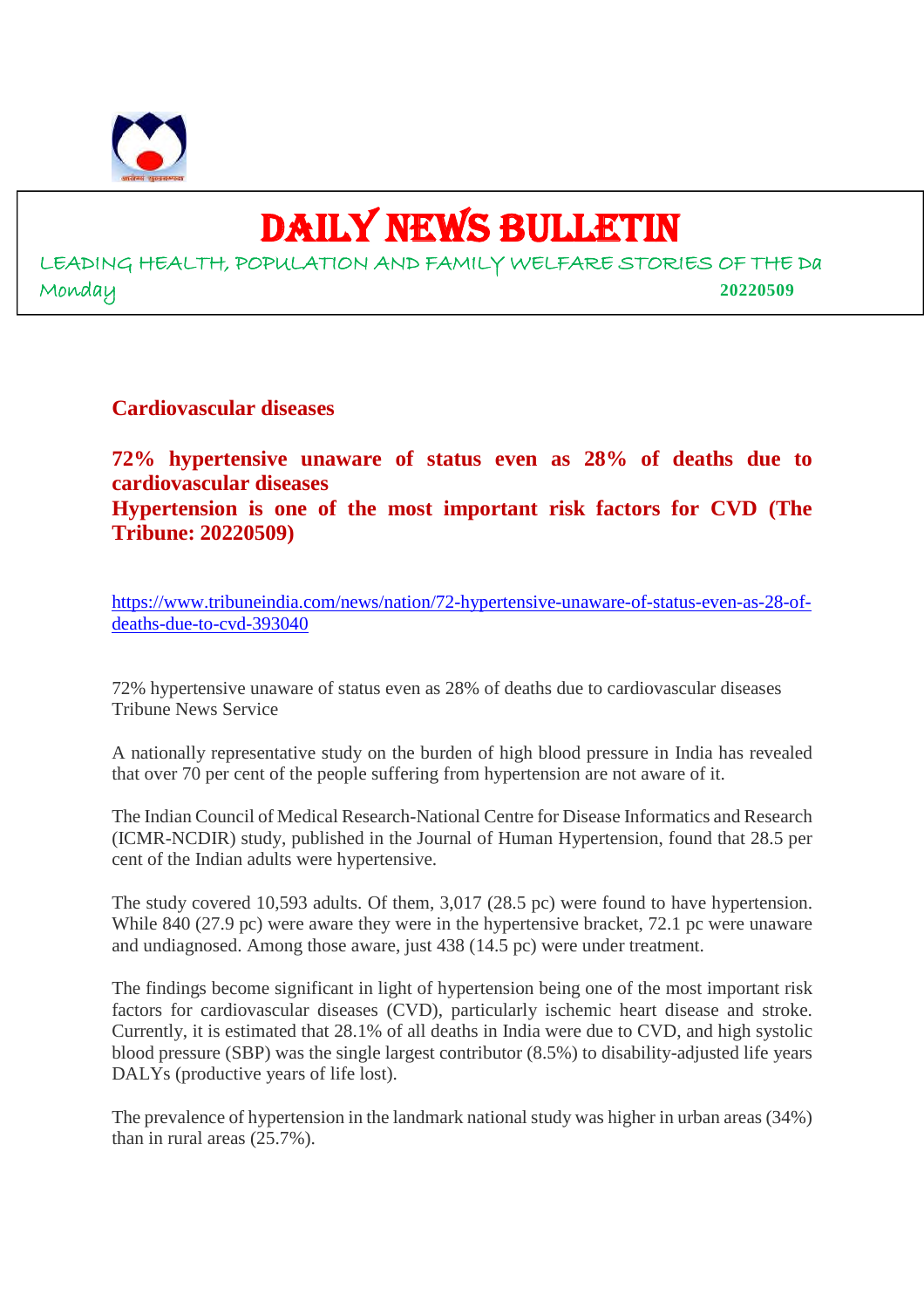Among those receiving treatment, 99.6% were on allopathic medicines. Only 20% were being treated in public facilities while 80% were turning to the private sector, where treatment adherence was low.

"Health education regarding the modifiable risk factors was inadequate and found to be as low as 10%. Treatment adherence was 59.2% among rural residents and 83.2% among urban residents. We found that blood pressure control rates were better among women and rural residents," Dr Prashant Mathur, Director, ICMR-NCDIR, and one of the study authors said.

He said recognising the low awareness and high rates of dropouts between the diagnosis of hypertension, its treatment and control called for better planning for the continuum of care for high blood pressure.

"Strengthening the high blood pressure screening and awareness strategies through all levels of healthcare delivery systems will help in achieving better control at the population level," the authors conclude.

Importantly, the study found that those in the age group 50–69 were more likely to be under treatment for high BP than the others. Among the surveyed adults, 47.6% said they had never tested for BP in their lifetime.

This was significantly more among women as compared to men. The study further found that adults in northern and southern India were more prone to high BP as compared to their central Indian counterparts.

ICMR Study findings

10,593 adults covered in ICMR-NCDIR survey 3,017 found to have high blood pressure 840 aware of their medical condition. Of them, just 438 undergoing treatment for hypertension 34% prevalence of hypertension in urban areas, 25.7% in rural areas 47.6% never tested for BP in their lifetime 50–69 age group more likely to be under treatment for high BP

#### **World Thalassemia Day**

**World Thalassemia Day: Early intervention key for this genetic disorders, say experts**

**Thalassemia is an inherited blood disorder that causes the body to have less haemoglobin than normal (The Tribune: 20220509)**

https://www.tribuneindia.com/news/health/world-thalassemia-day-early-intervention-key-forthis-genetic-disorders-say-experts-393021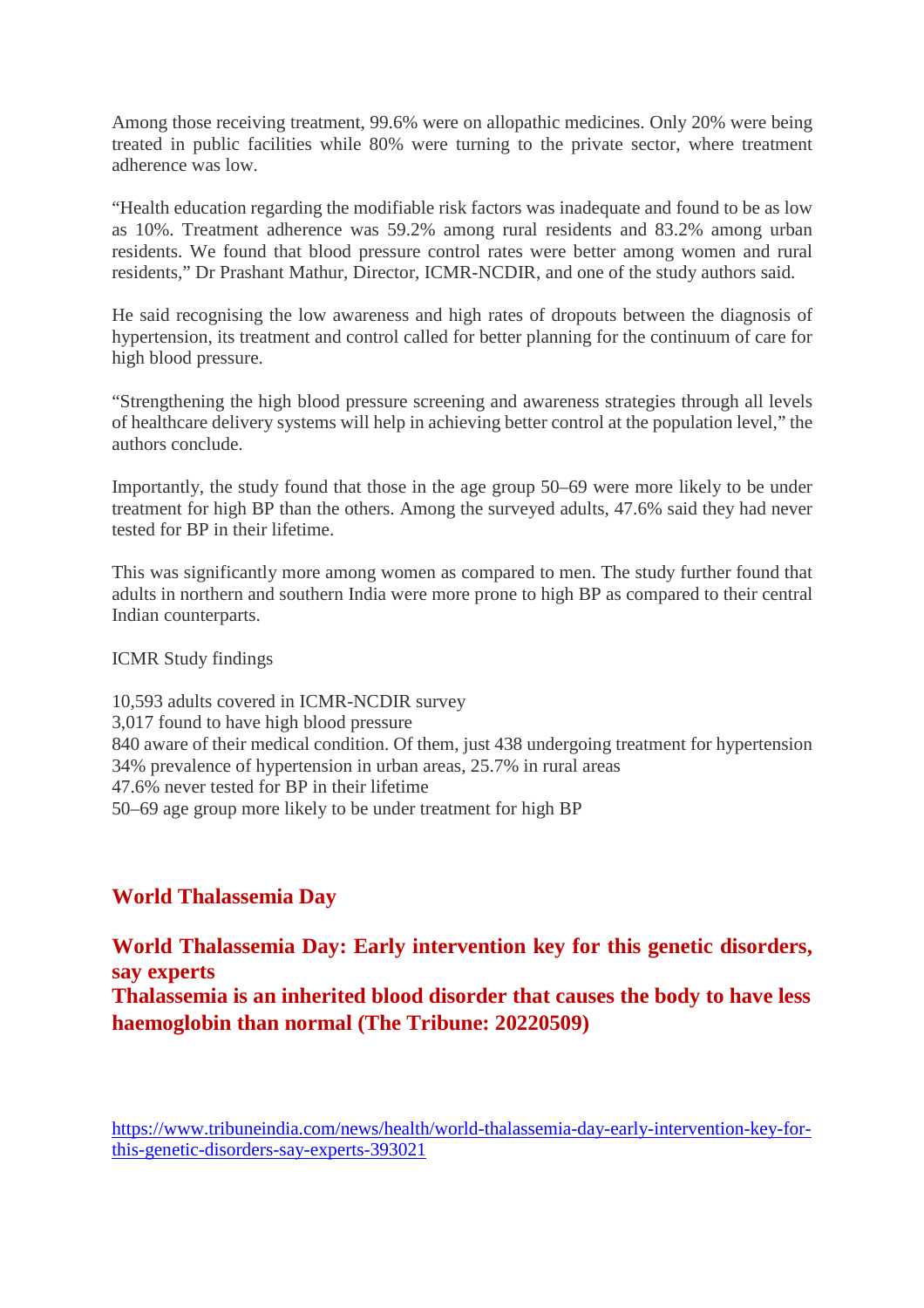World Thalassemia Day: Early intervention key for this genetic disorders, say experts

With over 10,000-15,000 children are born in India with thalassemia every year, experts say that the key in battling this genetic disorder is identifying it at early stages.

Thalassemia is an inherited blood disorder that causes the body to have less haemoglobin than normal. According to World Health Organisation, four million Indians are thalassemia carriers, while more than 100,000 are the actual patients battling the disease.

"This disorder is not as rare in the world as it seems because it has around 1.5 per cent prevalence across the globe, while in India, it has 1.5 to 3.7 per cent prevalence depending upon the region," Dr Prerna Chadda, consultant at Rajeev Gandhi Cancer and Research Institute, told IANS.

Early intervention of this disorder is the key and it depends on clinical presentation whether it should be called thalassemia minor, major, or intermediary, she added.

She said those with thalassemia major are easy to be detected but after a certain life span, they couldn't survive. But, problem in identification comes with those having thalassemia minor, and it goes undetected many times, added Dr Chadda.

She said that basic CVC and PS are two important measures for this disorder. In those having thalassemia major, the level of haemoglobin remains at lowest range while in minor it stands at lower range. "Thalassemia carriers are offered protection against severe malaria because the parasite is unable to survive in the defective red blood cells," she added.

"Minor thalassemia means the person infected are the carrier and they don't have active manifestation of this disorder," said Dr Archna Dhawan Bajaj, Delhi-based gynaecologist. She added that in the case of major thalassemia, it is inherited from both genes - mother and father results into multiple blood transfusion and lowest level of haemoglobin.

"Knowing thalassemia status at the time of pregnancy is must. If mother is normal, there is no need to follow up further. But, if mother is diagnosed with thalassemia minor, then father's status must be diagnosed. If father is also diagnosed with thalassemia, there is a possibility that child could inherit this disorder. If child takes from one gene, it would be thalassemia minor or carry from both side, it will be thalassemia major," she said.

Talking about the more prevalence of this disorder in north India, she attributes the reason of large scale of migration into the region from Central Asia where also it has the higher level of prevalence. IANS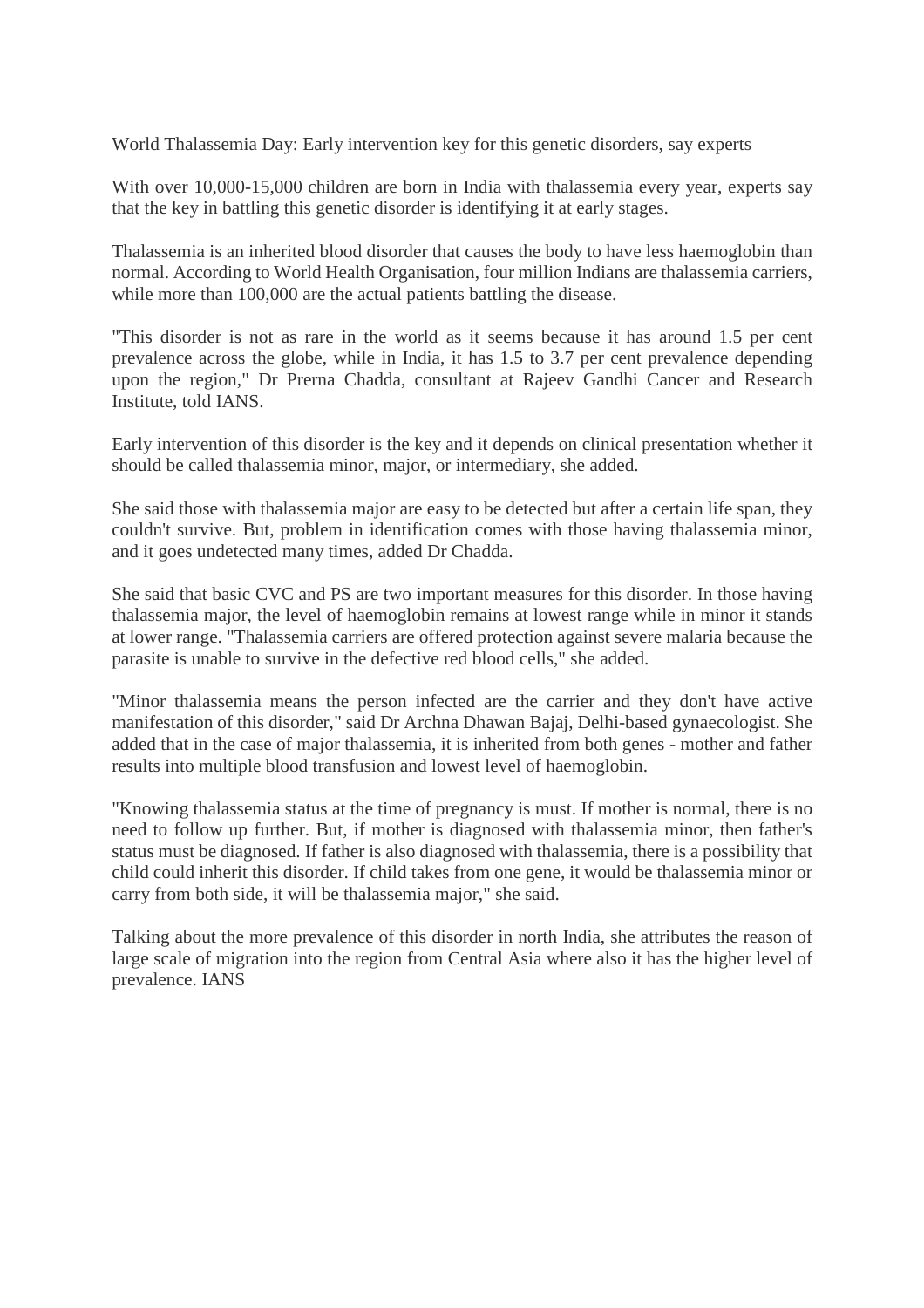#### **MRI**

#### **MRI could revolutionise heart failure diagnosis: Study 'Results from heart MRIs were powerful tools to predict whether a patient would live or die'(The Tribune: 20220509)**

https://www.tribuneindia.com/news/health/mri-could-revolutionise-heart-failure-diagnosisstudy-392740

Magnetic Resonance Imaging (MRI) is superior to Echocardiography for diagnosing heart failure and a powerful tool to predict patient outcomes, including death, according to a new study which sheds light on a better alternative and could revolutionise how the heart ailment is detected.

Until now, the best way of diagnosing heart failure has been an invasive assessment, but it carries risks for patients. Non-invasive echocardiogram, which is based on ultrasound, are usually used instead, but they are wrong in up to 50 per cent of cases.

A new study from the University of Sheffield and University of East Anglia and published in the European Heart Journal shows how magnetic resonance imaging (MRI) is superior to echocardiography for diagnosing heart failure, as well as being a powerful tool to predict patient outcomes, including death.

Lead researcher Dr Pankaj Garg, from UEA's Norwich Medical School, said: "Heart failure is a dreadful condition resulting from rising pressures inside the heart. The best method to diagnose heart failure is by invasive assessment, which is not preferred as it has risks."

"An echocardiogram, which is an ultrasound of the heart, is usually used to predict the pressure in the heart. However, it is not very accurate. We wanted to find out if MRI scans might offer a better alternative," Garg said.

The research team studied 835 patients who received an invasive assessment and a heart MRI on the same day from the ASPIRE registry - a database of patients assessed at the Sheffield Pulmonary Vascular Disease Unit.

"We investigated if heart MRI can predict invasively measured left ventricular filling pressure. Once we had identified the key parameters - left atrial volume and left ventricular mass - we created an equation to non-invasively derive the pressure in the heart," said Garg.

This simple equation can be applied in any centre around the world which does heart MRI, he said, asserting that the team also tested the equation in a separate group of patients and demonstrated its reliability.

"We showed that heart MRI is superior to Echocardiography in predicting pressure inside the heart. Almost 71 per cent of patients who had wrongly measured pressures by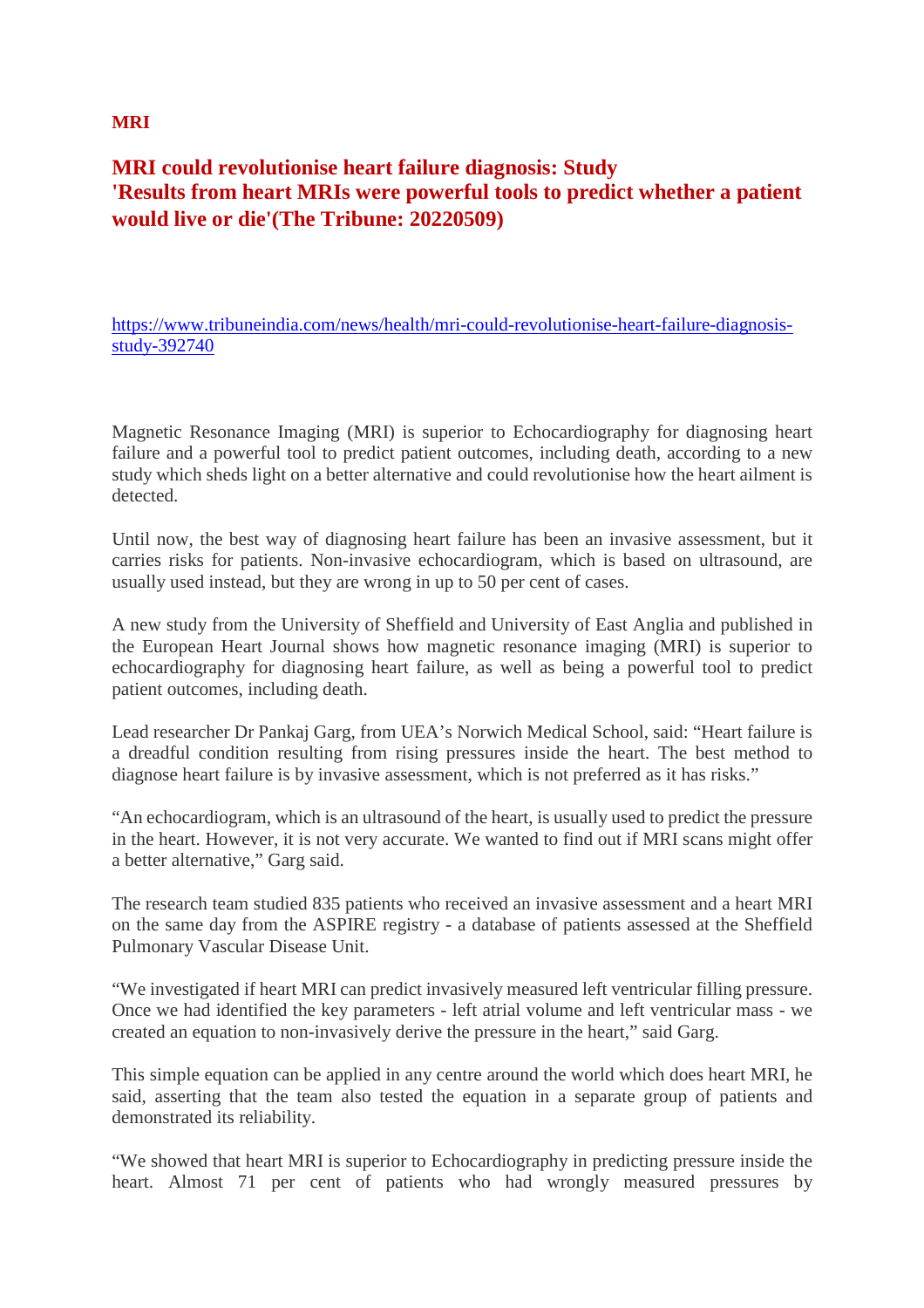Echocardiography had correct pressures by heart MRI. These findings will reduce the need for invasive assessment. This is not only cost-effective but also reduces risks to patients, as a heart MRI scan is a completely non-invasive test," Garg said.

"We also showed that the results from heart MRIs were powerful tools to predict whether a patient would live or die. This research was not possible without technical expertise at Norwich and Sheffield and also the rich haemodynamic data from the ASPIRE registry," the researcher said.

The study was funded by research grants from the Wellcome Trust and the National Institute for Health and Care Research (NIHR), the research partner of the NHS, public health and social care.

#### **Overweight,**

#### **Overweight, obesity may up cancer risk among boozers Regardless of alcohol intake, the analysis identified a dose-response relationship between larger waist circumference and risk of developing obesity-related cancer (The Tribune: 20220509)**

https://www.tribuneindia.com/news/health/overweight-obesity-may-up-cancer-risk-amongboozers-392679

Being overweight or having obesity amplifies the harmful effects of alcohol on the risk of developing alcohol-related cancer, particularly in people with a high body fat percentage, finds a new study.

The findings, presented at the European Congress on Obesity (ECO), also identified a doseresponse relationship between higher obesity levels and the risk of developing obesity-related cancers, irrespective of alcohol consumption.

"Our results suggest that people with obesity, especially those with excess body fat, need to be more aware of the risks around alcohol consumption," said researcher Elif Inan-Eroglu from The University of Sydney.

"With around 650 million adults living with obesity worldwide, this is a hugely important issue. When it comes to the lifestyle factors and habits that people can change to reduce their risk of cancer, obesity and alcohol are top of the list," Inan-Eroglu added.

For this study, the team combined data from 399,575 participants, from the UK Biobank prospective cohort, who were cancer-free when the study began and followed for an average of 12 years. Cancers were identified from hospital admissions and cancer registry data.

Participants were divided into three groups according to their body fat percentage, waist circumference, and BMI) and classified according to their self-reported alcohol consumption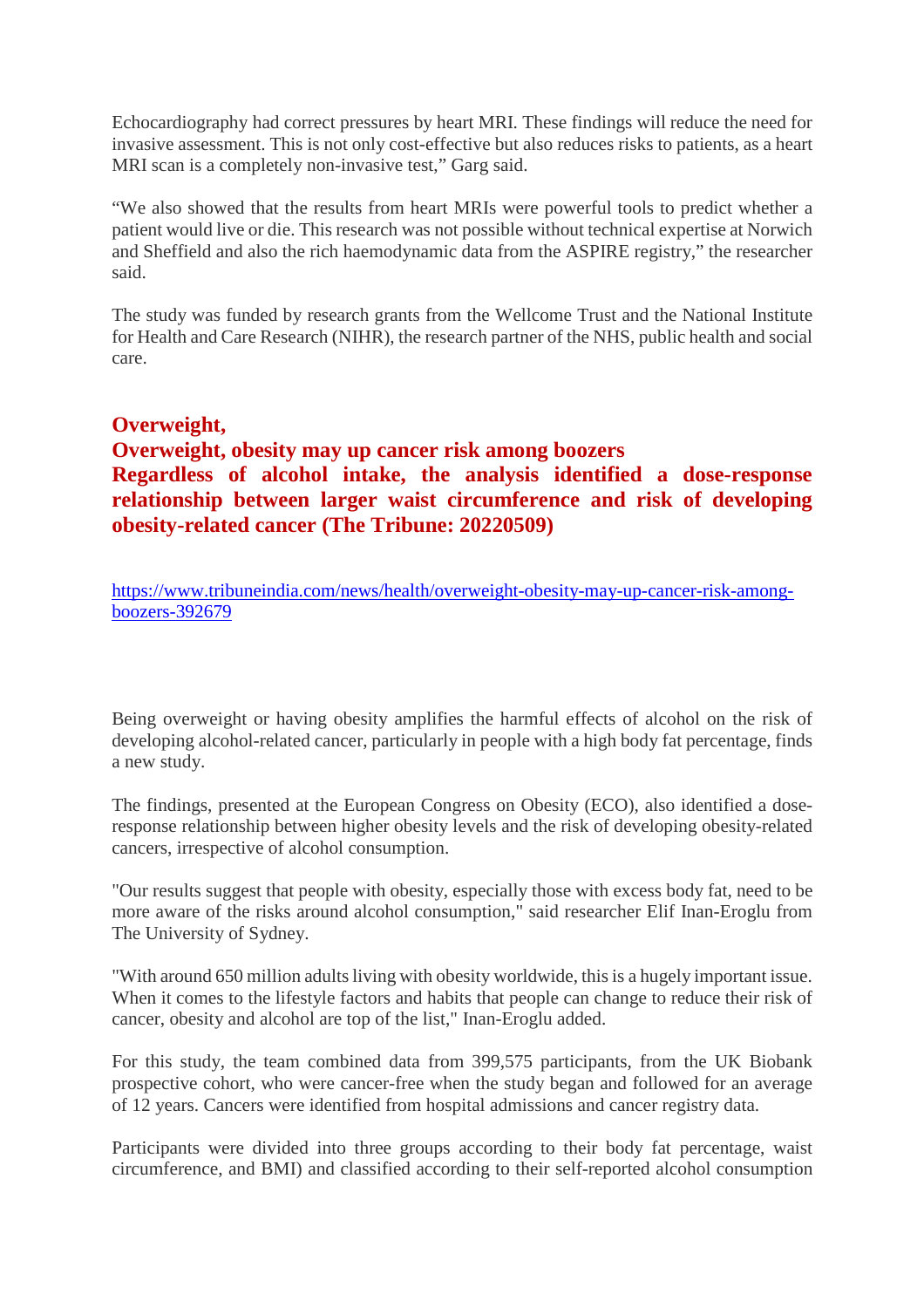to examine the joint association of alcohol consumption and obesity with the risk of 21 different types of cancer.

Over an average follow-up of 12 years, 17,617 participants were diagnosed with alcoholrelated cancer and 20,214 developed obesity-related cancer.

The researchers found that across all obesity markers, people with higher body fat percentage levels who drank more than the recommended guidelines were at greater risk of cancer.

Regardless of alcohol intake, the analysis identified a dose-response relationship between larger waist circumference and risk of developing obesity-related cancer. — IANS

#### **WHO (The Asian Age: 20220509)**

http://onlineepaper.asianage.com/articledetailpage.aspx?id=16350774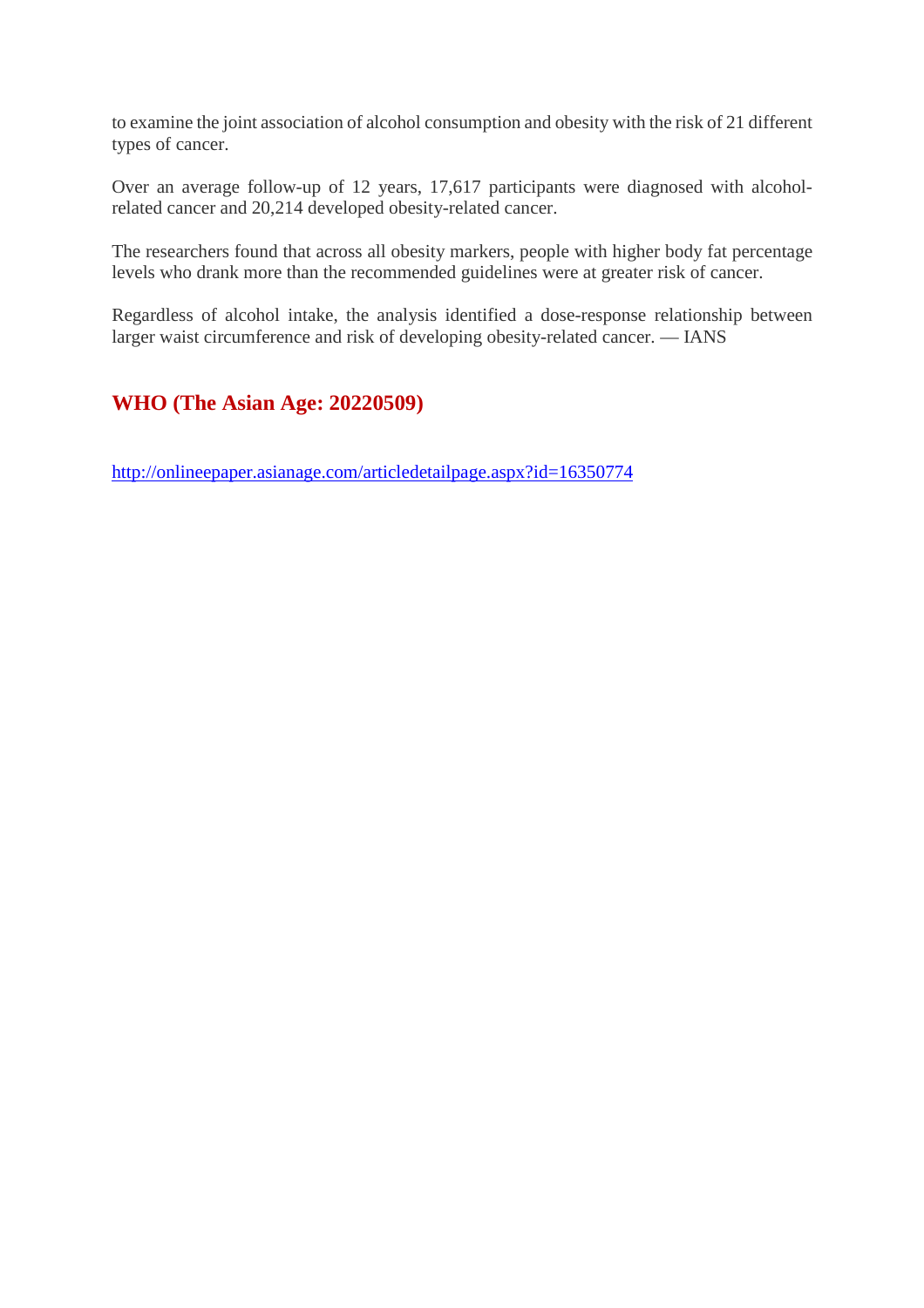# Covid-19 deaths' data: Govt, WHO need to work together

n unlikely war has ensued between the Government of India and the World Health Organisation (WHO), the United Nations health arm, with respect to the number of deaths caused by the pandemic Covid-19 in 2020 and 2021. The WHO has estimated that 1.5 crore deaths have happened globally due to the pandemic or its impact, and the figure is not the officially recorded 54 lakhs. Most of these deaths have happened in Southeast Asia, the Americas and Europe. And of them, 47.4 lakh deaths, close to one third of the total deaths, happened in India. India's official toll was 4.81 lakh at the end of 2021.

Apart from the deaths directly linked to Covid-19, WHO has considered those deaths which were caused by people's inability to access health systems overburdened by the pandemic as Covid deaths. The world body also took recourse to mathematical modelling after classifying nations per its own norms. WHO classifies countries that have provided to it complete and nationally representative monthly all-cause mortality data for the specified period as Tier I and puts those nations that have not granted WHO access to the complete data and for which it requires the use of alternative data sources or the application of scaling factors to generate the national aggregate in Tier II. India is in the second tier.

The WHO's response has been limited to pointing out that it has good quality data to estimate excess mortality in countries with less accessibility and that it is not a 'one-size-fits-all' approach

India has questioned the very approach by which WHO arrived at the number of deaths in this country. India contends that it itself has a robust process for the registration of births and deaths. It claims its civil registration system (CRS) meticulously recorded the deaths and births, the data is authentic and published by Registrar-General of India and hence "mathematical models should not be used for projecting excess mortality numbers for India". The government has also pointed out that WHO admitted that for 17 states it used data from websites and media reports which is a "statistically unsound and scientifically questionable" methodology. It has opposed the use of the Global Health Estimate of 2019, which considers a uniform test positivity rate for the entire country,

for modelling. It's a "one-size-fits-all" approach and hence unacceptable. Several state governments, including those not ruled by the BJP, have questioned the process and reliability of the WHO data. Some state health ministers have even alleged that it is an attempt to defame India.

The WHO's response has been limited to pointing out that it has good quality data to estimate excess mortality in countries with less accessibility and that it is not a "one-size-fits-all" approach. The data on Covid-19 deaths highlights the need for more investment in "resilient health systems that can sustain essential health services during crises, including stronger health information systems" according to the world body.

There is little to gainsay in this wordy war as it is about data. It is important that we have accurate and reliable data as it is critical to decision making. Rejecting the WHO methodology, questioning the results and attributing motives do not help the larger cause of the people. The government and the WHO must work together and get to the bottom of it with a common purpose of serving the people of India. Covid death data cannot remain an open question; it needs a closure.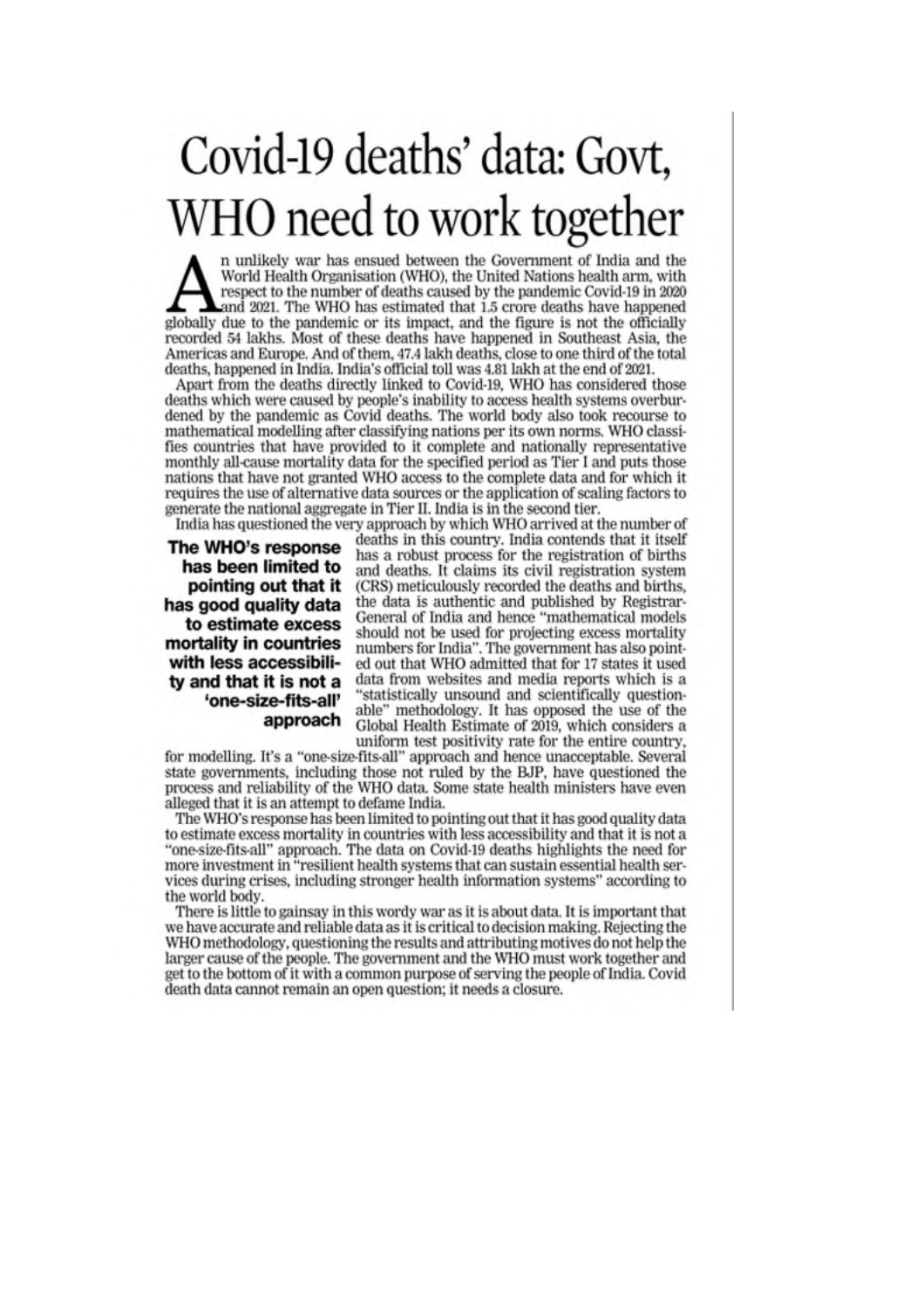#### **World Thalassemia Day 2022**

**World Thalassemia Day 2022: Doctor explains myths and facts about this blood disorder**

**As long as people with thalassemia minor know of each other's thalassemia status and their DNA mutation testing, they can get married to each other, says a doctor (The Indian Express:20220509)**

https://indianexpress.com/article/lifestyle/health/world-thalassemia-day-2022-myths-andfacts-haemoglobin-7906442/

World Thalassemia day 2022World Thalassemia day 2022: Thalassemia is an inherited blood disease which causes defective red blood cell production leading to low haemoglobin (Source: Pixabay Images)

Thalassemia is an inherited blood disorder passed to a child by either of the parents. It causes defective red blood cell production leading to low haemoglobin and such patients require lifelong blood transfusion to cope with their lives.There are two types of thalassemia — alpha and beta. Dr Ganesh Jaishetwar, consultant hematologist, hemato-oncologist and bone marrow transplant physician, Yashoda hospitals Hyderabad, told indianexpress.com, "The affected children with both defective globin genes are called as 'thalassemia major' who need regular blood transfusions and these cases can be fatal before 30 years of age, whereas the person with one defective globin gene and one normal gene are 'thalassemia carriers' and such carriers remain asymptomatic with normal life expectancy."

One major purpose to mark this day is to debunk myths associated with thalassemia and help the patients lead a normal life. Some of the various myths and corresponding facts, as laid out by Dr Jaishetwar are:

Myth: Thalassemia is not preventable

Fact: Some communities have a higher prevalence of this gene. According to the health expert, the thalassemia trait in young couples belonging to such 'at risk' population can be detected by haemoglobin electrophoresis by HPLC. The beta gene mutation is subjected to detection by DNA analysis.

BEST OF EXPRESS PREMIUM

5 biggest mistakes to avoid while buying a smartphonePremium 5 biggest mistakes to avoid while buying a smartphone Director General, International Renewable Energy Agency: India working we...Premium Director General, International Renewable Energy Agency: India working we... A Letter From Assam's Namsang, Joypur: This is the way we go to schoolPremium A Letter From Assam's Namsang, Joypur: This is the way we go to school Sycophants are dangerousPremium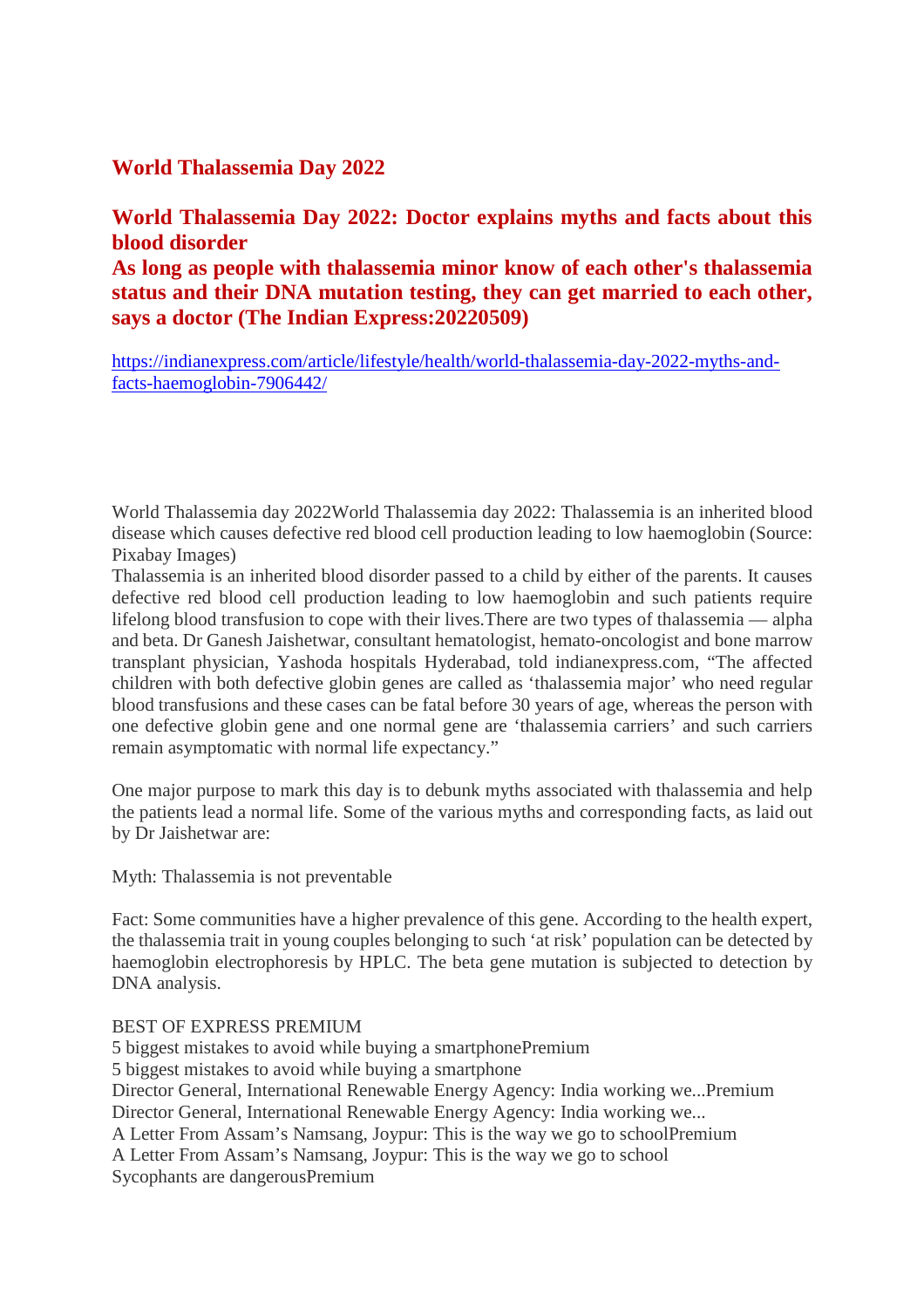Sycophants are dangerous More Premium Stories >>

"During early pregnancy in such at-risk thalassemia carriers, the DNA mutation analysis from the chorionic villus biopsy or amniotic fluid analysis can help check if the index fetus is thalassemia major. If so, we could offer medical termination of pregnancy (depending upon cultural and religious belief of the couple) to prevent birth of a thalassemia major child. Thus, Thalassemia major is preventable," said the hematologist.

Also Read |5 essential diagnostic tests for women over 30

Myth: Thalassemia carriers should not get married to each other and they will always have a thalassemia major child

Fact: As long as people with thalassemia minor know of each other's thalassemia status and their DNA mutation testing, they can get married to each other. To ensure a non-thalassemia major birth, one can go for the pre-implantation genetic testing, PGTM (pre-implantation embryonic genetic testing) to select the embryo that does not have the thalassemia gene.

"There is only a 25 per cent chance that the foetus could be thalassemia major, but a 50 percent chance that it could be thalassemia minor like either of the parents. In the remaining 25 per cent chance, the child could be normal. Which means that 75 per cent of the time there is no fear of a thalassemia major birth," the doctor explained.

Also Read |Thalassemia can be prevented if diagnosed during pregnancy: Experts World Thalassemia Day 2022 World Thalassemia Day 2022: Ask for a thalassemia screening test. (Source: iStock / Getty Images Plus) Myth- There is no treatment for thalassemia major

Fact: "If a thalassemia major child is transfused with leukocyte filtered blood regularly, he or she can reach adulthood in good health."

Additionally, the expert also mentioned the importance of looking at the level of ferritin for iron overload and medicines that remove excess iron from the blood through the urine which includes the oral iron chelation agent.

He said in order to get the best results for a proper growth, proper check-ups for early organ damage by MRI of the heart, pancreas and liver should also be performed. This would ensure the thalassemia patients a good quality of life. Bone marrow transplant and gene therapy are other treatment options for thalassemia major patients, according to the health expert.

Also Read |Stem cell donation: Essential things you must know Myth – Thalassemia major cannot be cured.

Fact: According to the expert, there are ways to cure thalassemia major. He said, "Along with blood transfusions, allogeneic bone marrow transplantation can be a curative option for thalassemia major." Another important therapy with curative potential for thalassemia major is gene therapy which has shown promise in phase II trials. He mentioned 'gene therapy' for curative potential for thalassemia major.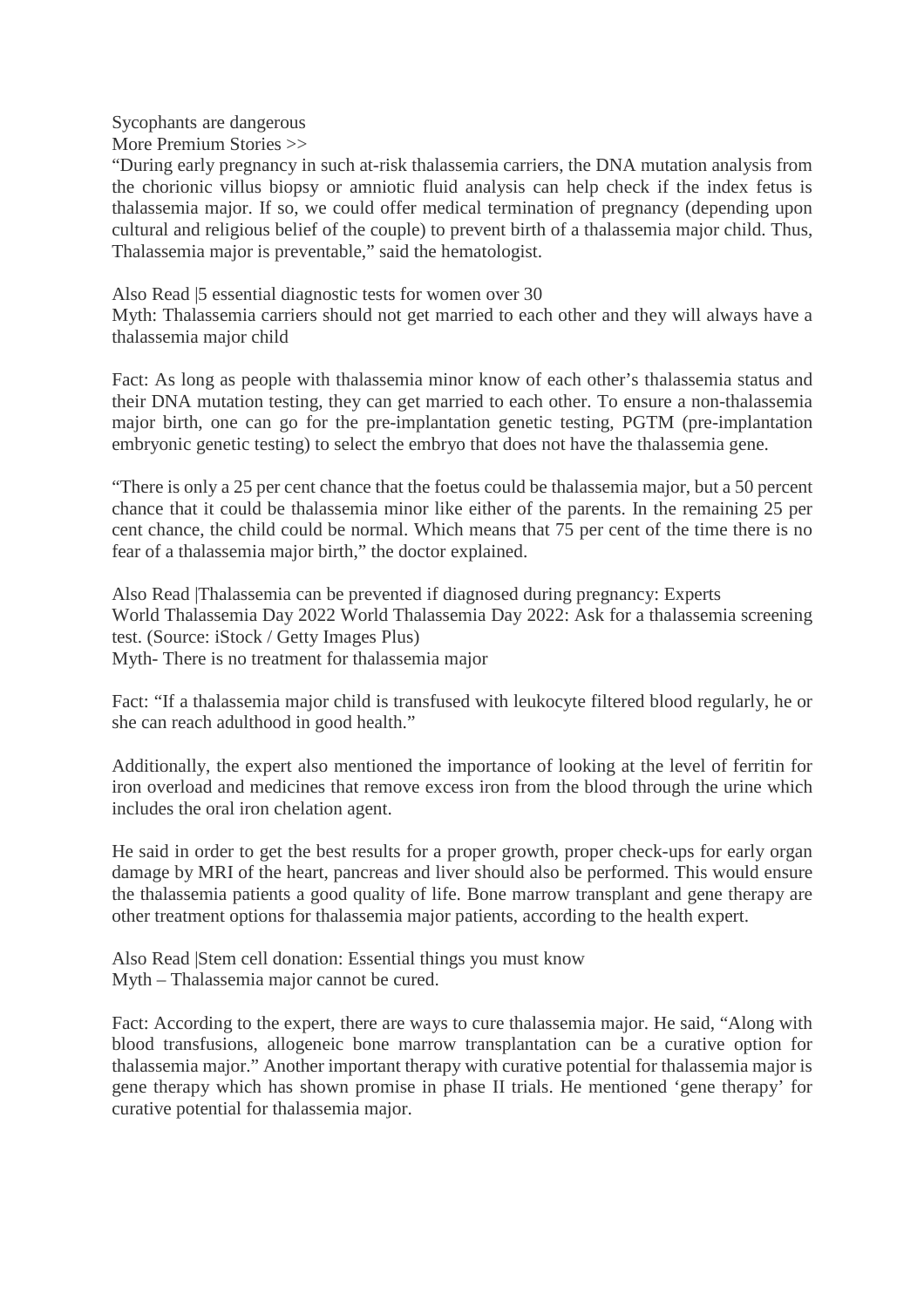Dr Jaishetwar also mentioned novel therapies like Luspatercept that can help improve the haemoglobin of thalassemia major. He said this can contribute to making them relatively transfusion independent, however, it is expensive and needs a long-term treatment.

#### **Abortion**

#### **Why access to abortion is essential healthcare for women "Access to good reproductive health care is an essential requirement for them and the right to safe abortions is just a part of it," said Dr Manjiri Mehta, consultant gynecologist, Hiranandani Hospital, Vashi. (The Indian Express:20220509)**

https://indianexpress.com/article/lifestyle/health/why-access-to-abortion-is-essential-healthcare-for-women-7901528/

abortion, women's healthAn expert explains why abortion is health care. (REUTERS/Evelyn Hockstein)

The US Supreme Court is likely to overturn the landmark 1973 Roe v. Wade judgement that made abortion a constitutional right in the country, according to a report by Politico. If the judgement is passed, it will restrict access to safe abortion for women, wreaking havoc on their mental and physical health.

We reached out to a health expert to understand why abortion is essential health care for women, and what can be the impact of restricting the same. Below, Dr Manjiri Mehta, consultant gynecologist, Hiranandani Hospital, Vashi, answers some important questions with regards to safe abortion:

Why is abortion essential healthcare for women?

Women's reproductive rights are an integral part of their overall health. A significant portion of a woman's adult life involves maintaining their reproductive health, which indirectly impacts their overall health. This means access to good reproductive health care is an essential requirement for them and the right to safe abortions is just a part of it.

#### BEST OF EXPRESS PREMIUM

ExplainSpeaking: RBI and the US Fed — The contrasting tale of two central...Premium ExplainSpeaking: RBI and the US Fed — The contrasting tale of two central... Ugo Astuto at Idea Exchange: 'Russian aggression, not sanctions, is...Premium Ugo Astuto at Idea Exchange: 'Russian aggression, not sanctions, is... Horoscope Today, May 9, 2022: Libra, Aries, Pisces and other signs — chec...Premium Horoscope Today, May 9, 2022: Libra, Aries, Pisces and other signs — chec... Delhi Confidential: Healing TouchPremium Delhi Confidential: Healing Touch More Premium Stories >> ALSO READ |Report: 67% abortions in India unsafe, cause nearly 8 deaths every day How do laws that restrict abortion access impact women's health?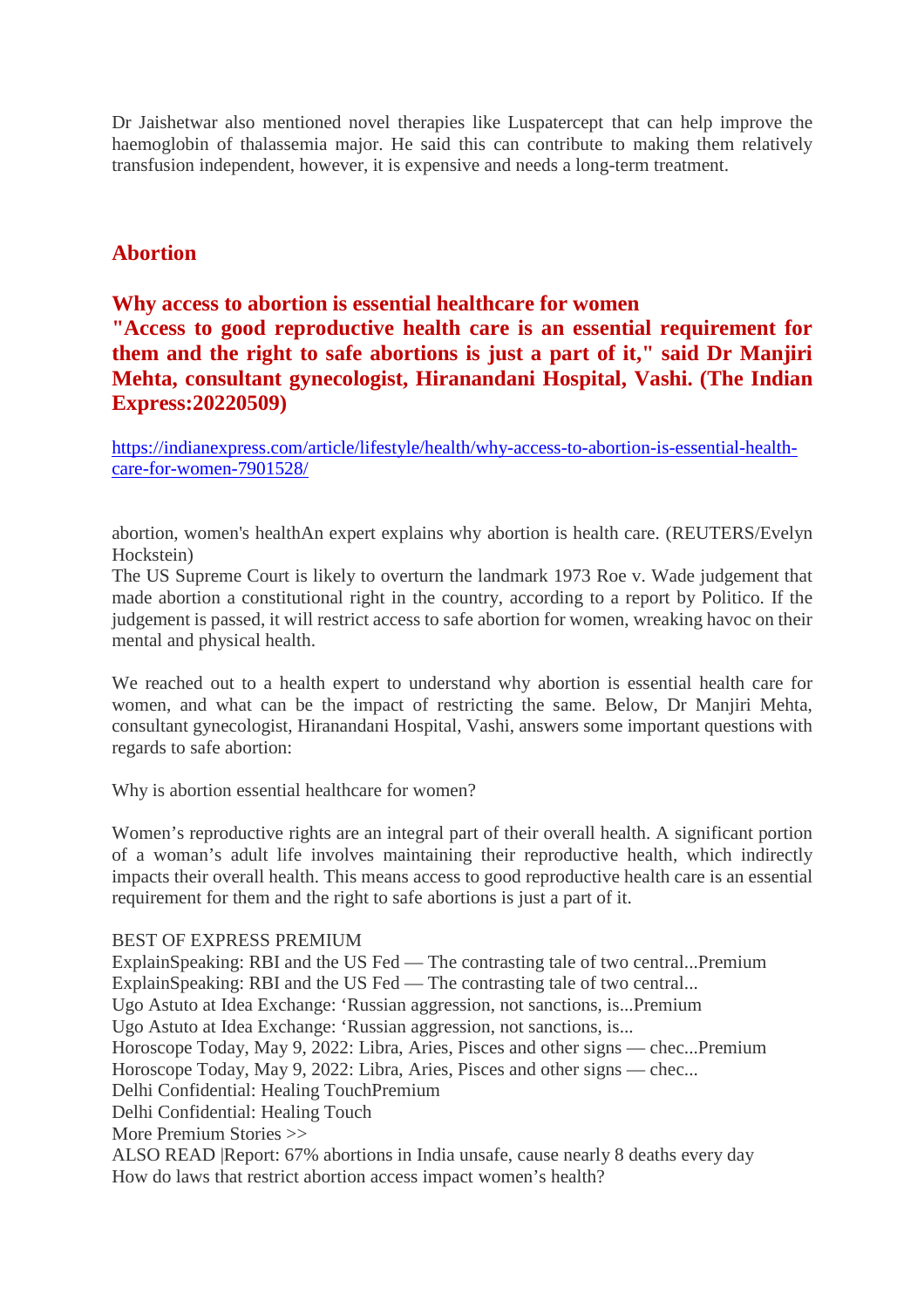Abortion is a controversial topic as it has many differing viewpoints, especially from a medical, social and religious perspective. From a medical point of view, abortion should be a part of essential healthcare or at least it should be freely available, as an unwanted pregnancy can wreak immense havoc in a woman's life, be it emotionally, physically, mentally, and socially.

ALSO READ |Why your nearby chemist doesn't have abortion pills, and why he should stock them

How is safe abortion important for a woman's physical and mental health?

In many countries around the world, abortion is prohibited, and this directly results in the continuation of unwanted pregnancies, affecting a woman's health in the long run. If abortions are not legally permitted and, therefore, not performed in the medically correct way, then women will have to go through it through unsafe means.

It is well-known that bleeding, infection, prolonged recovery period, and sometimes even death are complications of unsafe abortions, which can be prevented if women are given access to proper healthcare facilities.

Safe abortion is essential for a woman's physical and mental health. If it is not performed accurately, it can cause physical and psychological stress, besides unnecessary emotional stress, all of which can impact a woman's overall health and well-being.

#### **Hepatitis cases**

**'India too may have acute hepatitis cases… Child specialists must stay alert' Over the last three weeks, several cases of acute hepatitis or liver inflammation of unknown origin have been reported among children in the US and Europe. At least 17 of them needed a liver transplant and one died of the disease as per the World Health Organization. Dr SHIV KUMAR SARIN speaks to ANONNA DUTT about how the disease is different from the usual hepatitis, the possible reasons for its spread among children, and preventive measures that parents can take. (The Indian Express:20220509)**

https://indianexpress.com/article/lifestyle/health/hepatitis-child-specialists-must-doctorexplains-7904120/

Dr Shiv Kumar Sarin, vice-chancellor, Institute of Liver and Biliary Sciences, New Delhi Why Dr Sarin: Dr Shiv Kumar Sarin is the vice-chancellor of the Institute of Liver and Biliary Sciences, a stand-alone government hospital dedicated to the treatment and research of liver diseases. He has helped develop 17 major treatment guidelines for gastric and liver diseases. His team helped establish that the 'mother to baby route' was a major route for transmission of Hepatitis B in the country. He was also instrumental in the launch of the Hepatitis-B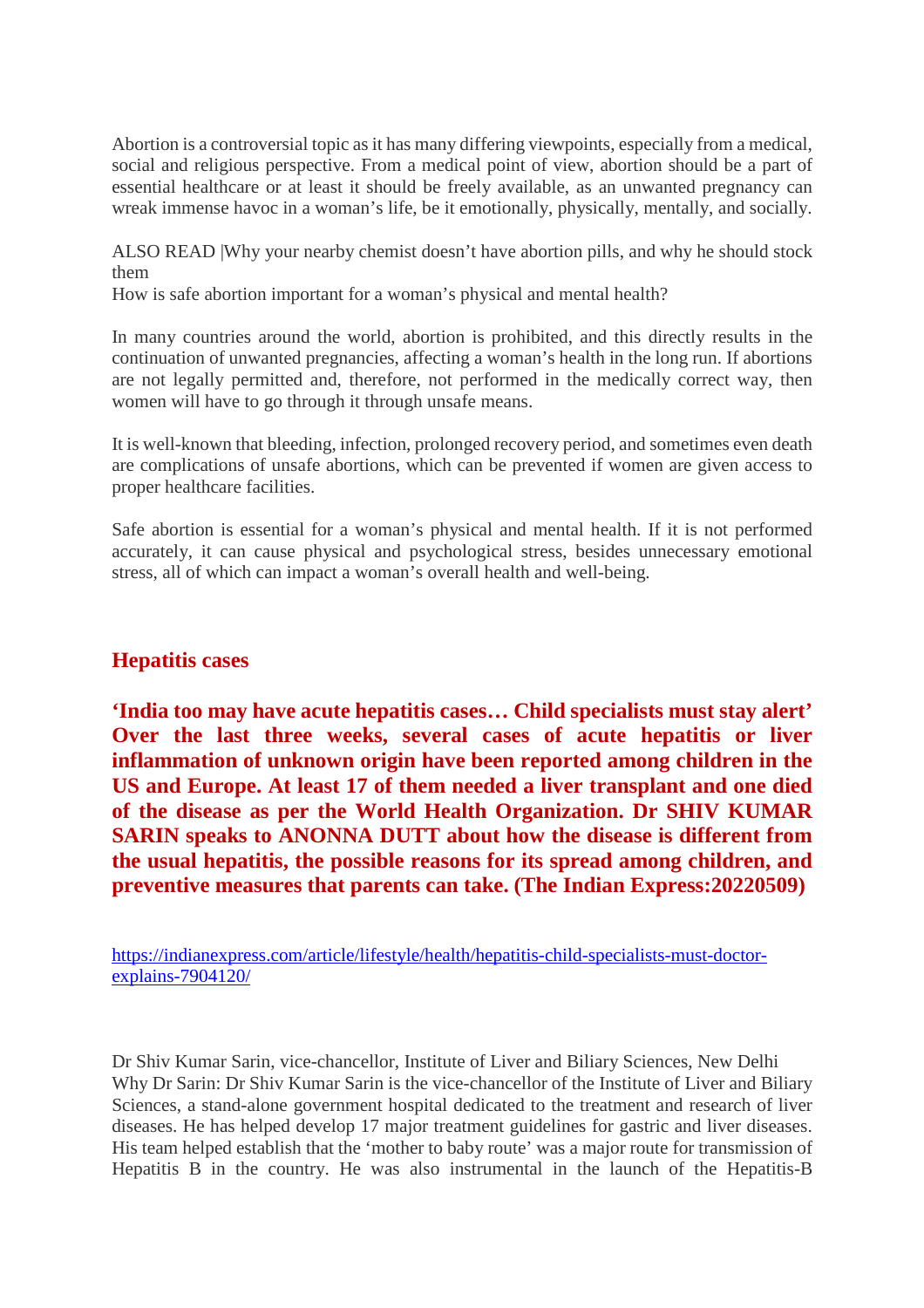vaccination programme in India. He has received the Padma Bhushan and the Shanti Swarup Bhatnagar Prize, one of the highest multidisciplinary science awards in India.

How is this illness different from common hepatitis?

Acute hepatitis is the inflammation of the liver, measured by levels of an enzyme called SGPT that is released when the liver is damaged. When SGPT levels are more than 10 times the normal upper limit, a person is said to have hepatitis, whether it is with or without jaundice (a condition where the skin and the white of the eye turn yellow). Acute hepatitis is like fever. It can be caused due to several reasons, but it is most commonly due to Hepatitis A, B, C, D, or E infection.

In the current string of cases, the children did not have any of the hepatitis viruses. There are some other viruses – such as Epstein Barr, herpes simplex, parvovirus, and cytomegalovirus – which we usually test for if a patient does not have Hepatitis A to E. I know that the biopsies of these children are currently being studied to look for the less-common viruses, but for now it is thought to be caused by an adenovirus that was found in the samples of some 70 of these children.

#### **Ayurveda**

**Why Ayurveda recommends consuming sweets before meals, not after them "The following rules will serve as a guide for tapping into the ancient wisdom of Ayurveda and using it to create health, vitality, and energy through sweets," Dr Nitika Kohli said on Instagram (The Indian Express:20220509)**

https://indianexpress.com/article/lifestyle/health/consuming-sweets-before-meals-not-afterayurveda-tips-7895020/

sweets, mealsIt is not advisable to finish your meals with sweets (Source: Getty Images/Thinkstock)

For many, no meal is complete without a spoonful of their favourite dessert at the end. But, did you know that it is not advisable to finish your meals with sweets? On the contrary, Ayurveda suggests starting your meal with sweets for better digestion and nutrition, Ayurvedic expert Dr Nitika Kohli said in an Instagram post.

According to her, the timing of sweets and state of awareness during meals increase either ojas (vitality) or ama (toxicity). As such, it is necessary to be mindful of one's eating habits.

ALSO READ |Heatwave in India: Diet and nutrition tips to remain healthy "The following rules will serve as a guide for tapping into the ancient wisdom of Ayurveda and using it to create health, vitality, and energy through sweets," she wrote.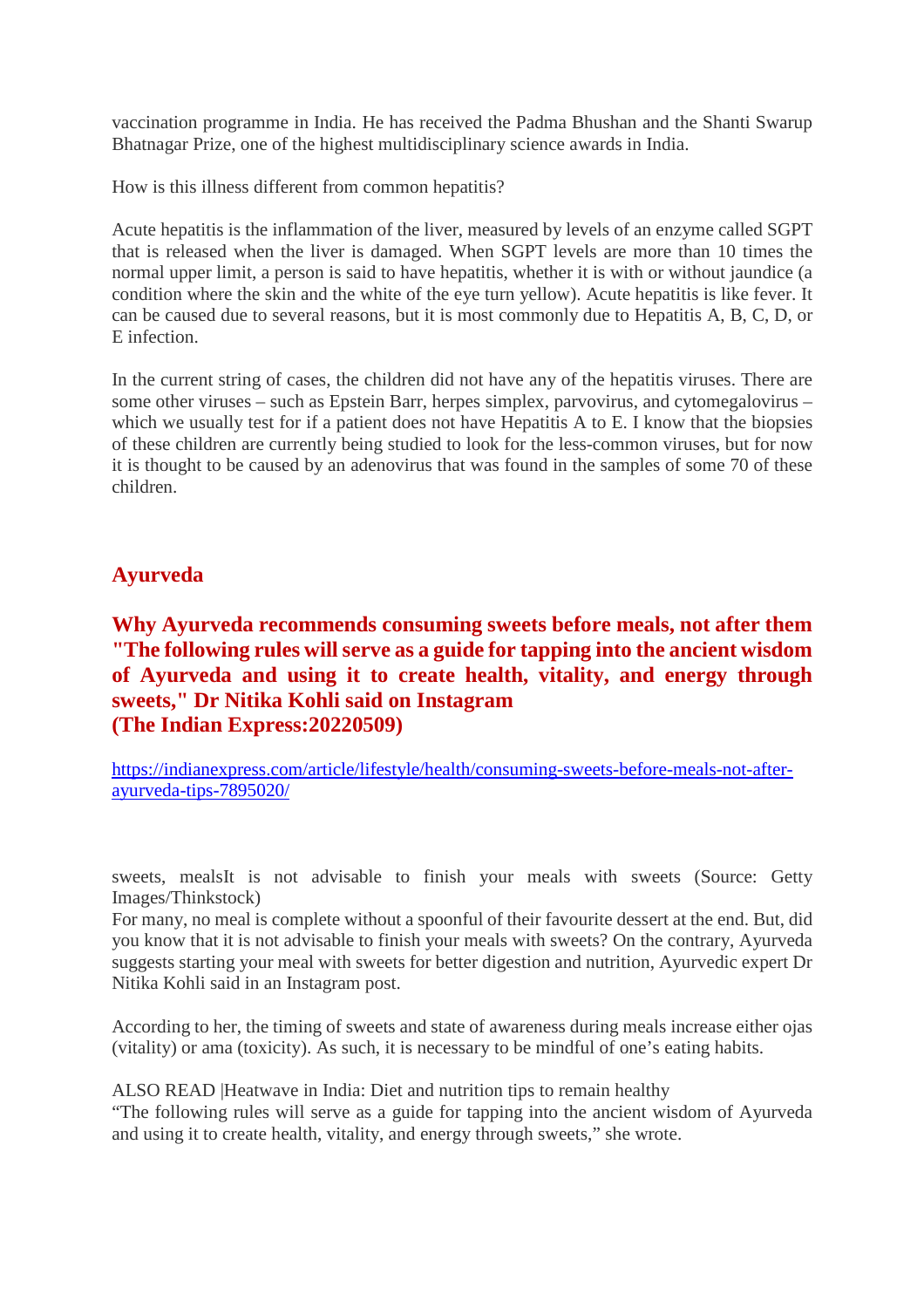#### **Children's health**

**Children's health: Dos and don'ts to protect kids from heatwave On Twitter, the National Disaster Management Authority (NDMA) shared some safety points for kids, mostly infants; read on. (The Indian Express:20220509)**

https://indianexpress.com/article/lifestyle/health/children-health-ndma-dos-donts-protectkids-from-heatwave-7900934/

heatwave, heatwave in India, dos and don'ts for heatwave, how to deal with heatwave, health problems caused by heatwave, children affected by heatwave, how to protect kids from heatwave, NDMA, indian express newsIt is important to give your infant plenty of fluids to drink. (Photo: Getty/Thinkstock)

The topic of heatwave is currently being discussed, owing to the rise in temperature in parts of the country. It should be noted that heat waves can bring with it a host of health problems, like dehydration, and one has to exercise caution while stepping out in the daytime and also when indoors.

ALSO READ |Early heatwave singes North India, experts call for Covid-like monitoring of old and vulnerable

One of the key things is to drink a lot of water, and to avoid going out unless absolutely necessary. While the heatwave can affect people of all age groups, it may be especially stressful for children and as such, some rules have to be followed, in terms of dos and don'ts.

ALSO READ |Raise a glass to summer: Cooling beverages that keep the gut happy: Part I On Twitter, the National Disaster Management Authority (NDMA) shared the following safety points for kids, mostly infants; read on.

1. If you are travelling somewhere, do not leave your child in a parked car in the sun unsupervised. Vehicles can heat up rapidly to dangerous temperatures.

2. It is important to give your infant plenty of fluids to drink.

3. It is also important to identify heat-related illnesses in kids.

ALSO READ |Heatwave in India: Diet and nutrition tips to remain healthy 4. If you are wondering how to check for dehydration, know that a child will have concentrated or dark-coloured urine, which can indicate dehydration.

For more lifestyle news, follow us on Instagram | Twitter | Facebook and don't miss out on the latest updates!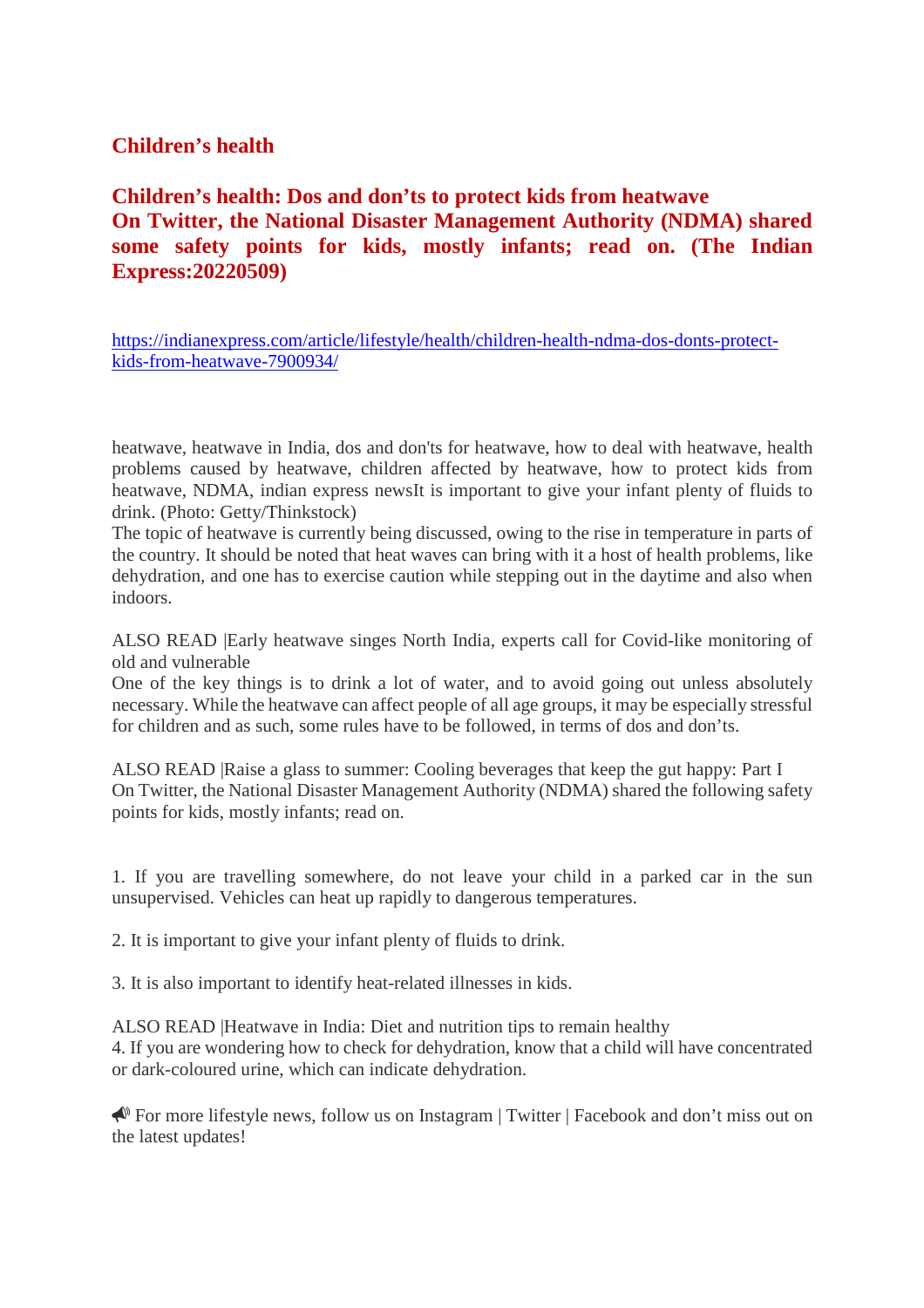$\triangle$  The above article is for information purposes only and is not intended to be a substitute for professional medical advice. Always seek the guidance of your doctor or other qualified health professional for any questions you may have regarding your health or a medical condition.

mail logo The best long reads delivered to your inbox every Sunday

Enter Your Email

For all the latest Lifestyle News, download Indian Express App.

Newsguard

The Indian Express website has been rated GREEN for its credibility and trustworthiness by Newsguard, a global service that rates news sources for their journalistic standards.

#### **Allergic rhinitis**

**Allergic rhinitis: From symptoms to diagnosis and prevention — all you need to know**

**Patients with allergic rhinitis have symptoms including nasal congestion, sneezing, ear blockage and breathing difficulties, itchy eyes and nose, and sore throat, says a doctor(The Indian Express:20220509)**

https://indianexpress.com/article/lifestyle/health/allergic-rhinitis-symptoms-preventiontriggers-management-treatment-7892845/

allergic rhinitis, allergic rhinitis signs, allergic rhinitis symptoms, what causes allergic rhinitis, allergic rhinitis prevention, allergic rhinitis treatment, cure for allergic rhinitis, indian express newsSimple prevention measures include maintaining cleanliness in surroundings and personal hygiene. (Photo: Getty/Thinkstock)

To understand how one can manage allergic rhinitis, it needs to be understood what this condition really is. Also commonly known as 'hay fever', allergic rhinitis is a form of allergic reaction that may occur upon inhaling tiny airborne particles called allergens through the nose or mouth, explains Dr Vijay Verma of the department of ENT, CK Birla Hospital, Gurugram.

According to him, patients with allergic rhinitis have symptoms including nasal congestion, sneezing, ear blockage and breathing difficulties, itchy eyes and nose, and sore throat; it is relatively common and can affect all age groups.

ALSO READ |Spring allergies: Keep runny rose, watery eyes, congestion at bay with these effective diet tips

"It can trouble you with seasonal change or throughout the year. Allergic rhinitis usually has a family history. It may be caused by exposure to certain allergens frequently present in our immediate internal and external settings — dust mites, plants, mold, insects. Even pigeon droppings can cause allergies. It is also seen in some patients of asthma," he says.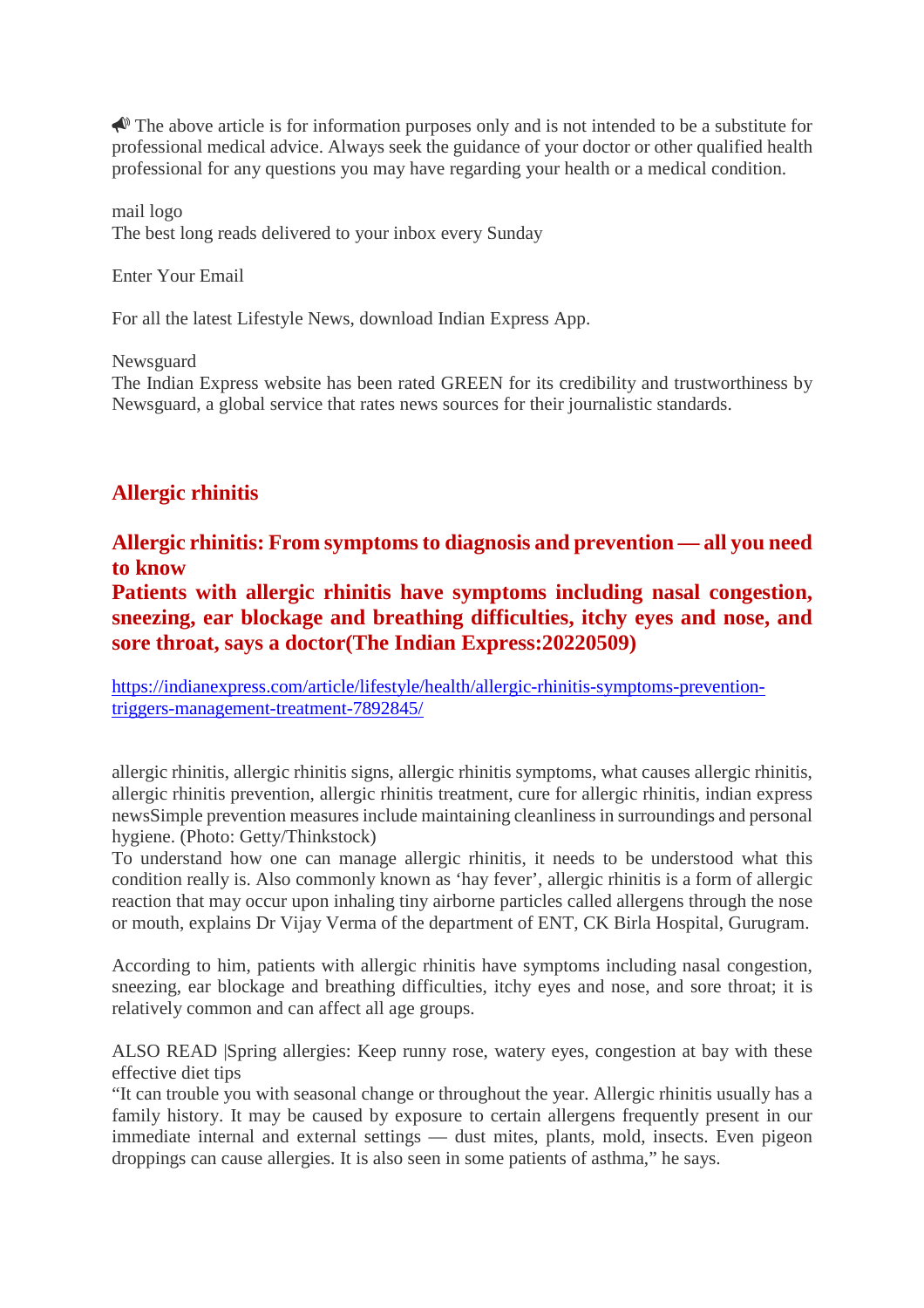How is it diagnosed?

#### **Contraception**

#### **Important things to know about contraception failure Contraceptives prevent pregnancy, and the most popular forms are condoms, birth control pills, intrauterine devices, emergency contraception pills and contraceptive implants (The Indian Express:20220509)**

https://indianexpress.com/article/lifestyle/health/contraception-failure-oral-contraceptivepills-pregnancy-std-health-7893769/

contraception failure, what causes contraception failure, contraceptives, contraceptive pills, unwanted pregnancy, things to know about contraceptives, what is contraception failure, indian express newsWhen choosing your choice of birth control, factors you should include are your health, how sexually active you are, how many people you are sexually involved with. (Photo: Getty/Thinkstock)

There is a lot of misconception surrounding contraception, about which method is the most effective, the options available for both men and women, etc.

Contraceptives, essentially, prevent pregnancy, and the most popular forms are condoms, birth control pills, intrauterine devices, emergency contraception pills (morning after pill) and contraceptive implants.

ALSO READ |Amrita Rao, RJ Anmol talk about pregnancy struggles and losing a baby via surrogacy

According to Dr Suhasini Inamdar, consultant — obstetrician and gynaecologist, Motherhood Hospitals, Indiranagar, Bangalore, no contraception method is 100 per cent effective. "Some methods claim that they are 98 per cent effective, which means that at least 2 out of 100 couples will get pregnant. However, this figure is only accurate if used precisely according to the doctor's instructions," she says.

The doctor blames it on "human error". "There is a lack of awareness about the importance of birth control; some people still choose not to use it or forget to use it. If you find yourself forgetting to take your birth control pill more than once, it is recommended that you get an IUD or implant."

Additionally, Dr Inamdar, says, even if people use contraceptives, they fail to use them properly. "Most people prefer to use condoms as they are easily accessible. However, knowing which condom is the right size for you and being careful while removing it is just as important."

Apart from that, medications like antibiotics, antidepressants, natural herbs, and diabetes drugs can also interfere and make birth control pills less effective, she says.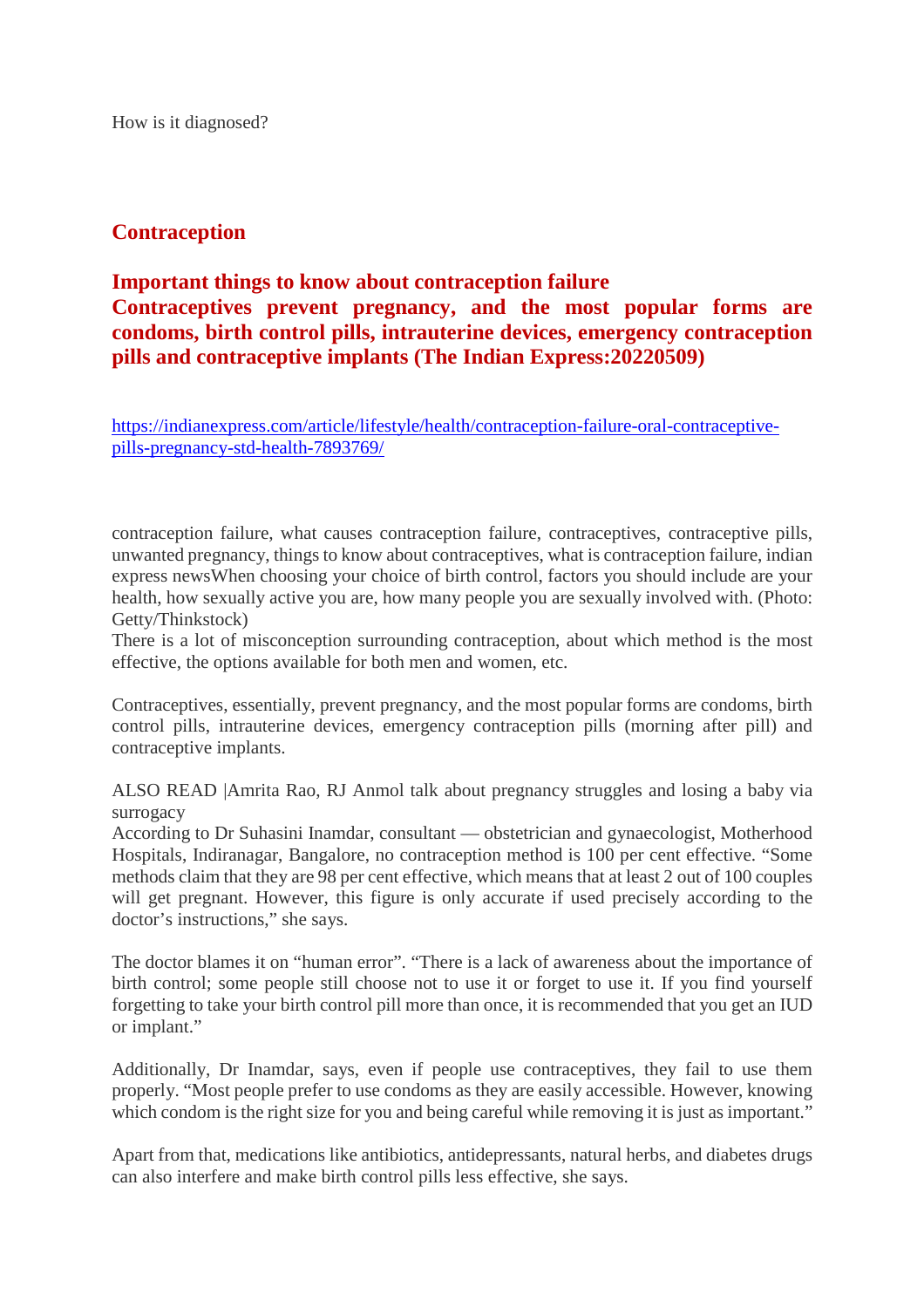Best contraceptive method

Is there any such thing as the 'best contraceptive method'? No, because "everyone's body is different". "So, you should try to figure out which method of birth control works for you. When choosing your choice of birth control, factors you should include are your health, how sexually active you are, how many people you are sexually involved with, and whether you want to conceive in the future. Although IUDs are highly effective at preventing unintended pregnancy, it does not protect against STDs and HIV," the doctor explains.

ALSO READ |Pills, patches and rings: The modern woman is discovering newer contraception methods

What should one do if birth control fails?

If they feel unsure about whether the contraceptive has failed or not, they can take a home pregnancy test or visit a gynaecologist. "If you think you are pregnant, in case of a positive pregnancy test, you will need proper prenatal care and support."

The doctor concludes by saying that emergency contraceptive pills are to be avoided at all costs.

#### **Child birth**

#### **Aorta clamp to save lives during child birth (The Hindu:20220509)**

https://www.thehindu.com/sci-tech/health/kerala-obstetricians-device-saves-mothers-frombleeding-to-death/article65394616.ece

'Paily aorta clamp', developed by a Kerala obstetrician Dr. V.P. Paily, is providing good results without any incidence of vascular injury at multiple centres in low resource settings. An aorta clamp developed by an obstetrician in the State to control torrential bleeding during the surgical management of Placenta Accreta Spectrum (PAS), a serious obstetric complication and a significant cause of maternal mortality, has been found to be quite useful in containing blood loss and saving maternal lives, without any incidence of vascular injury.

The "Paily aorta clamp", developed by V. P. Paily, a senior obstetric consultant and a master trainer for the Kerala Federation of Obstetrics and Gynaecology, is currently being used in multiple centres across the State and a few centres outside Kerala, with good results.

A retrospective study of 33 women with varying grades of PAS, who underwent Caesarean hysterectomies as elective or emergency procedures utilising the Paily aorta clamp, appears in the March 2022 issue of the International Journal of Gynaecology and Obstetrics.

With the rise in Caesarean sections (C-section) across public as well as private sector hospitals, PAS is emerging as a major concern and is a significant cause of maternal mortality and morbidity. A previous C-section scar is the most typical risk factor for PAS as the placenta deeply adheres to the scar tissue and into the uterine wall, sometimes extending to nearby organs, such as the bladder.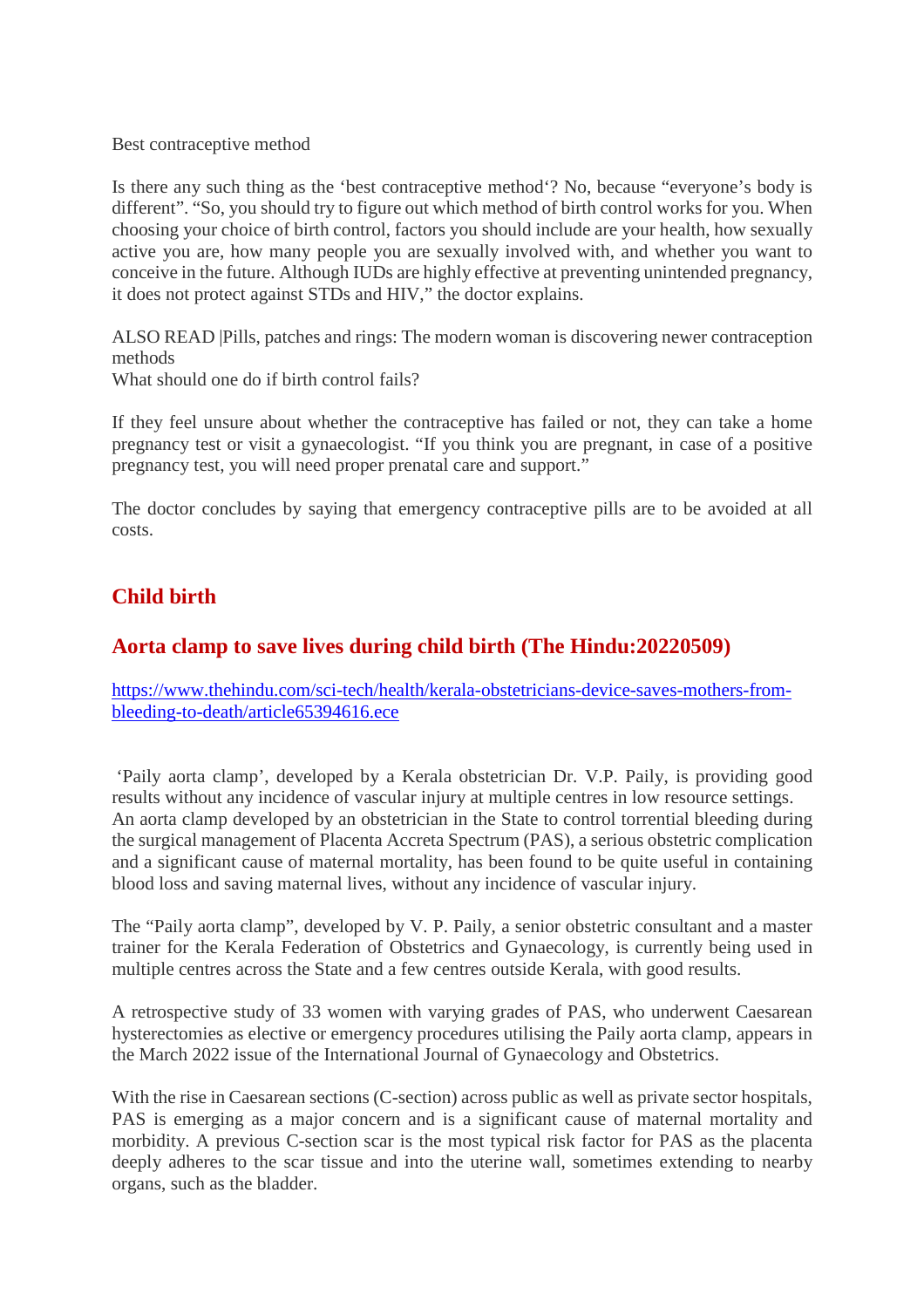This means that the placenta will not eject itself naturally after delivery and any attempts to remove it results in torrential haemorrhage (especially if encountered unexpectedly during delivery). Even when saved, the woman suffers catastrophic morbidity, including loss of uterus, bladder injuries, and fistula formations.

The condition has to be identified early during antenatal ultrasound scans and the woman has to be referred to a tertiary care centre for a planned Caesarean hysterectomy, to be done at 34- 25 weeks.

PAS management is thus a nightmare for obstetricians worldwide because, apart from the risk of catastrophic amounts of blood loss, there is also the the high probability of urological injuries and massive transfusion requirements encountered during non-conservative surgery.

In high-resource settings, PAS disorders are managed by multidisciplinary teams of expert gynecological and vascular surgeons, supported by anaesthesiologists, intensivists, radiologists and urologists.

In major tertiary centres, vascular surgeons attempt to reduce bleeding using intravascular balloon occlusion at the lower end of the abdominal aorta or the common iliac arteries.

But the application of the Paily aorta clamp in low resource settings, where the access to unlimited amounts of blood to transfuse and the services of a vascular surgeon might not be available, says Dr. Paily, who has conducted innumerable demonstrations across the State on PAS management using the aorta clamp.

The Paily aorta clamp is an easy aid that the obstetricians themselves can use to control bleeding. It can be applied rapidly, without retroperitoneal dissection to manage bleeding.

"We started promoting this method in 2011-12 and now, all Government Medical Colleges in the State and many private hospitals too are utilizing the same to prevent torrential bleeding in PAS. Many near-miss cases we analysed in our recent maternal near-miss reviews showed that the clamp had been very handy," he says.

The clamp, once secured, leaves a bloodless field for the surgeon attempting complex pelvic dissection in high-grade PAS. Dr. Paily says that in emergencies involving PAS, the clamp works well as a "rescue intervention" because it can be applied faster than cross-clamping or aortic balloon occlusion.

Of the 33 PAS cases reviewed in the study, none developed any signs of aortic wall rupture and had positive surgical outcomes with no clamp-related adverse events.

Dr. Paily, however, insists that only obstetrician-gynaecologists with reasonable expertise should attempt to manage PAS using the aorta clamp and that the team must have a urologist to repair any inadvertent injuries.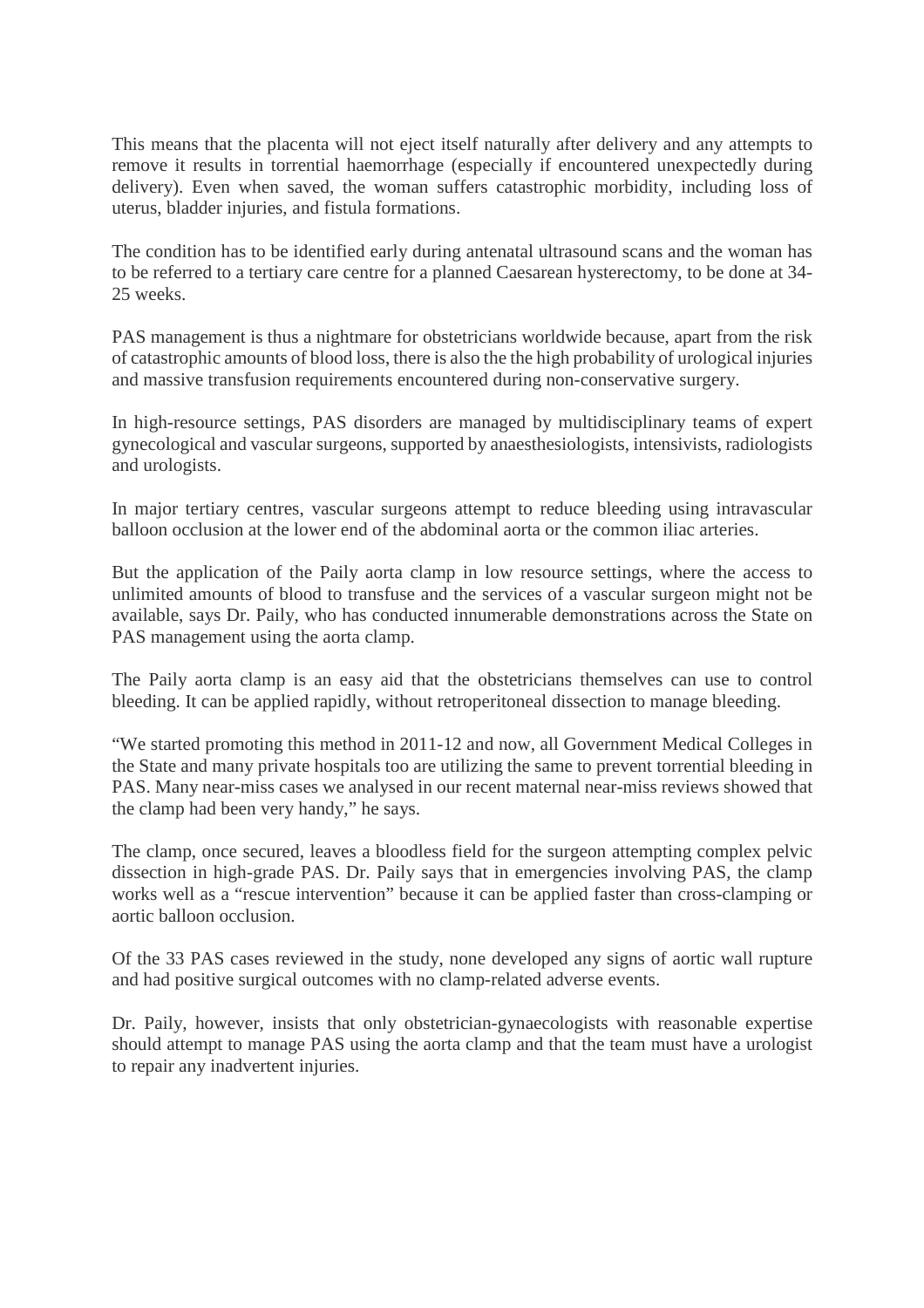#### **Monkeypox virus**

#### **Monkeypox virus case confirmed in U.K. after Nigeria travel link (The Hindu:20220509)**

https://www.thehindu.com/sci-tech/health/monkeypox-virus-case-confirmed-in-uk-afternigeria-travel-link/article65394338.ece

Monkeypox is mainly spread by wild animals. | Photo Credit: WHO/Nigeria Centre for Disease Control

Often confused with chickenpox, monkeypox is a rare viral infection that does not spread easily between people and is usually a mild "self-limiting illness" and most people recover within a few weeks

The U.K. health authorities have confirmed a case of monkeypox, which is a virus passed from infected animals such as rodents to humans, in someone with a recent travel history to Nigeria where they are believed to have caught it.

The U.K. Health Security Agency (UKHSA) said monkeypox is a rare viral infection that does not spread easily between people and is usually a mild "self-limiting illness" and most people recover within a few weeks. However, severe illness can occur in some cases.

"It is important to emphasise that monkeypox does not spread easily between people and the overall risk to the general public is very low," Dr. Colin Brown, Director of Clinical and Emerging Infections at the UKHSA, said on Saturday.

"We are working with NHS England and NHS Improvement (NHSEI) to contact the individuals who have had close contact with the case prior to confirmation of their infection, to assess them as necessary and provide advice. UKHSA and the NHS have well established and robust infection control procedures for dealing with cases of imported infectious disease and these will be strictly followed," he said.

The patient is being treated in a specialist isolation unit at St. Thomas Hospital by expert clinical staff with strict infection prevention procedures, added Dr. Nicholas Price, Consultant in Infectious Diseases at Guy's and St. Thomas' Hospital.

As a precautionary measure, UKHSA experts said they are working closely with England's state-funded National Health Service (NHS) and will be contacting people who might have been in close contact with the individual to provide information and health advice.

This includes contacting a number of passengers who travelled in close proximity to the patient on the same flight to the U.K.

Initial symptoms include fever, headache, muscle aches, backache, swollen lymph nodes, chills and exhaustion. A rash can develop, often beginning on the face, then spreading to other parts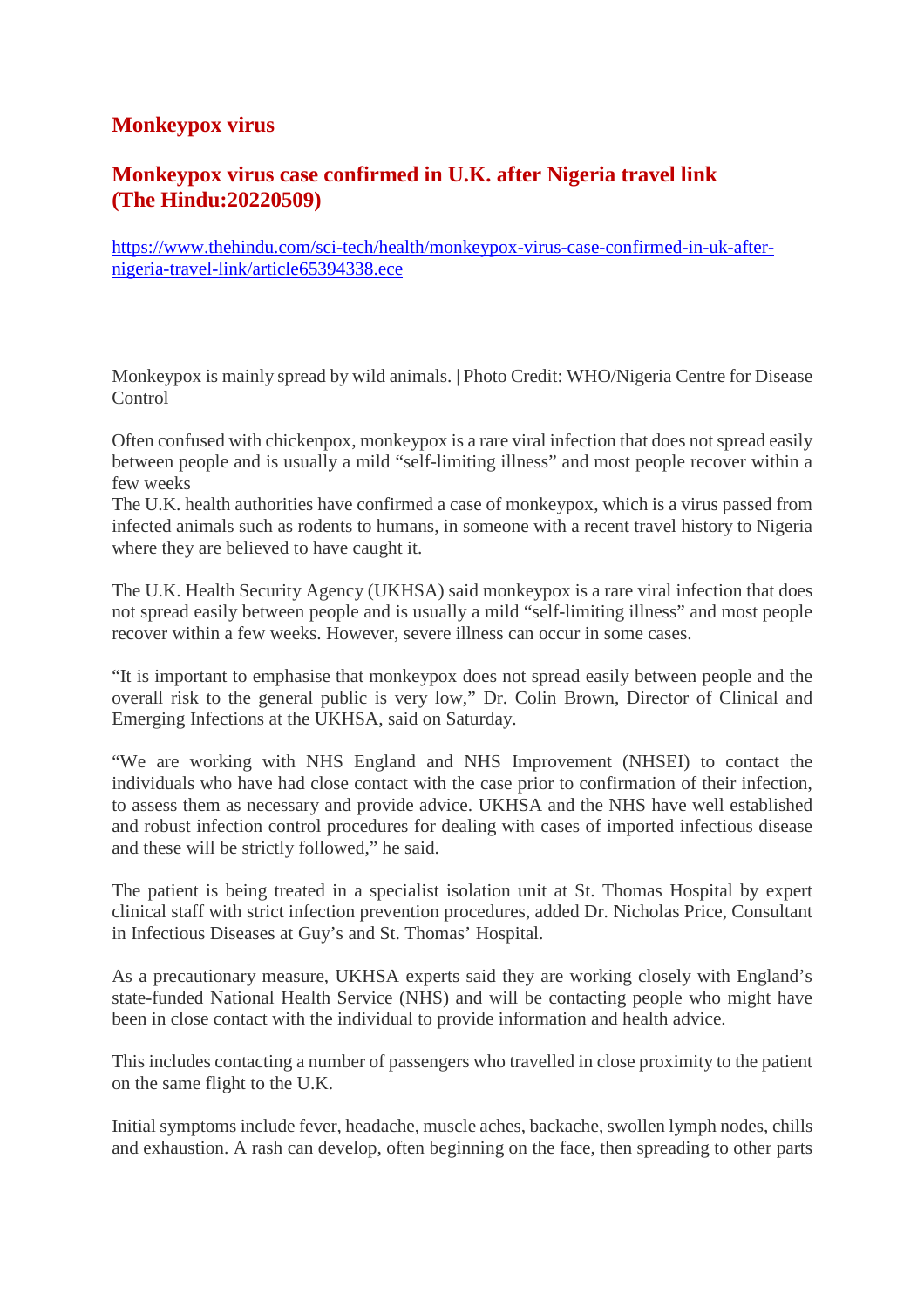of the body. The rash changes and goes through different stages before finally forming a scab, which later falls off.

It can be spread when someone is in close contact with an infected person. The virus can enter the body through broken skin, the respiratory tract or through the eyes, nose or mouth.

The NHS said the infection could be caught from infected wild animals in parts of west and central Africa and was believed to be spread by rodents.

The UKHSA said people without symptoms are not considered infectious but, as a precaution, those who have been in close proximity of the infected passenger are being contacted to ensure that if they do become unwell they can be treated quickly.

The first-ever recorded occurrence of the monkeypox virus in the U.K. was in 2018, and since then a handful of cases have been confirmed by health authorities.

#### **Fertility falls**

#### **Fertility falls, obesity goes up in India, says National Family Health Survey(The Hindu:20220509)**

https://www.thehindu.com/news/national/fertility-falls-obesity-goes-up-in-india-saysnational-family-health-survey/article65387405.ece

The Total Fertility Rate, average number of children per woman, has further declined from 2.2 to 2.0 at the national level, says a survey. File | Photo Credit: Getty Images/iStockphoto

Women participating in decision-making and having bank account growing, says the survey.

The Total Fertility Rate (TFR), an average number of children per woman, has further declined from 2.2 to 2.0 at the national level between National Family Health Survey (NFHS) 4 and 5. There are only five States in India which are above replacement level of fertility of 2.1 — Bihar  $(2.98)$ , Meghalaya  $(2.91)$ , Uttar Pradesh  $(2.35)$ , Jharkhand  $(2.26)$  Manipur  $(2.17)$  — as per the national report of the NFHS-5, released by the Health Ministry.

The main objective of successive rounds of the NFHS has been to provide reliable and comparable data relating to health and family welfare and other emerging areas in India. The NFHS-5 National Report lists progress from NFHS-4 (2015-16) to NFHS-5 (2019-21).

The other key highlights of the survey include \_ institutional births having increased from 79% to 89% in India and in rural areas around 87% births being delivered in institutions and the same is 94% in urban areas.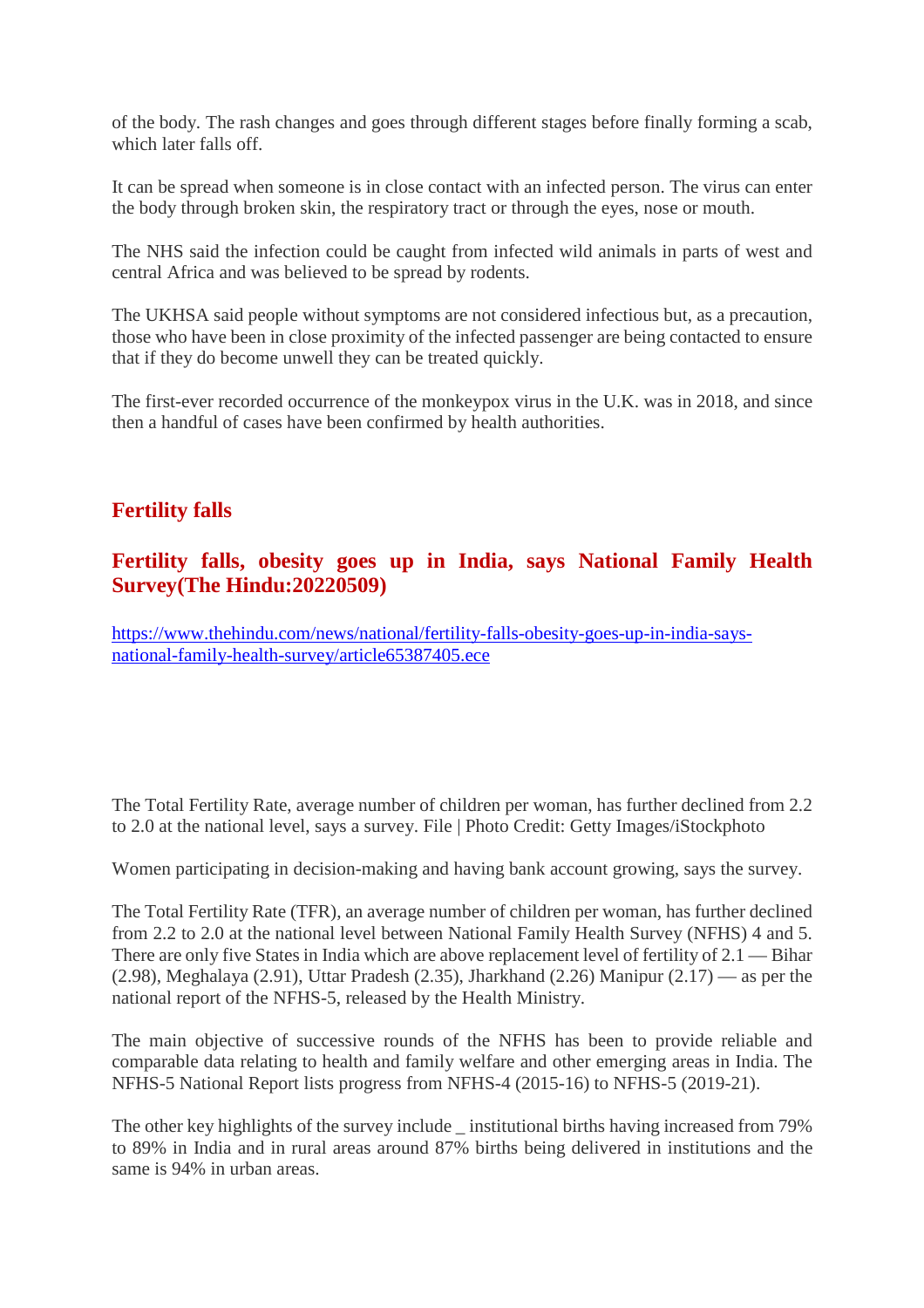As per results of the NFHS-5, more than three-fourths (77%) children age 12-23 months were fully immunised, compared with 62% in NFHS-4. The level of stunting among children under five years has marginally declined from 38% to 36% in the country since the last four years. Stunting is higher among children in rural areas (37%) than urban areas (30%) in 2019-21.

#### Sustainable Development Goals

Additionally, NFHS-5 shows an overall improvement in Sustainable Development Goals indicators in all States/Union Territories (UTs). The extent to which married women usually participate in three household decisions (about health care for herself; making major household purchases; visit to her family or relatives) indicates that their participation in decision-making is high, ranging from 80% in Ladakh to 99% in Nagaland and Mizoram. Rural (77%) and urban (81%) differences are found to be marginal. The prevalence of women having a bank or savings account that they use has increased from 53% to 79% in the last four years.

Compared with NFHS-4, the prevalence of overweight or obesity has increased in most States/UTs in NFHS-5. At the national level, it increased from 21% to 24% among women and 19% to 23% among men. More than a third of women in Kerala, Andaman and Nicobar Islands, Andhra Pradesh, Goa, Sikkim, Manipur, Delhi, Tamil Nadu, Puducherry, Punjab, Chandigarh and Lakshadweep (34-46 %) are overweight or obese.

#### ALSO READ

Data | Fertility rates decline across religions in India, sharpest drop recorded among Muslims The NFHS-5 survey work has been conducted in around 6.37 lakh sample households from 707 districts (as on March, 2017) of the country from 28 States and eight UTs, covering 7,24,115 women and 1,01,839 men to provide dis-aggregated estimates up to district level.

The national report also provides data by socio-economic and other background characteristics; useful for policy formulation and effective programme implementation.

The scope of NFHS-5 is expanded in respect of earlier round of the survey (NFHS-4) by adding new dimensions such as death registration, pre-school education, expanded domains of child immunisation, components of micro-nutrients to children, menstrual hygiene, frequency of alcohol and tobacco use, additional components of non-communicable diseases, expanded age range for measuring hypertension and diabetes among all aged 15 years and above, which will give requisite inputs for monitoring and strengthening existing programmes and evolving new strategies for policy intervention.

"NFHS-5 provides information on important indicators which are helpful in tracking the progress of Sustainable Development Goals (SDGs) in the country. NFHS-4 (2015-16) estimates were used as baseline values for a large number of SDG indicators and NFHS- 5 will provide data for around 34 SDG indicators at various levels,'' said the release. It added that NFHS-6 is scheduled to be conducted during 2023-24.